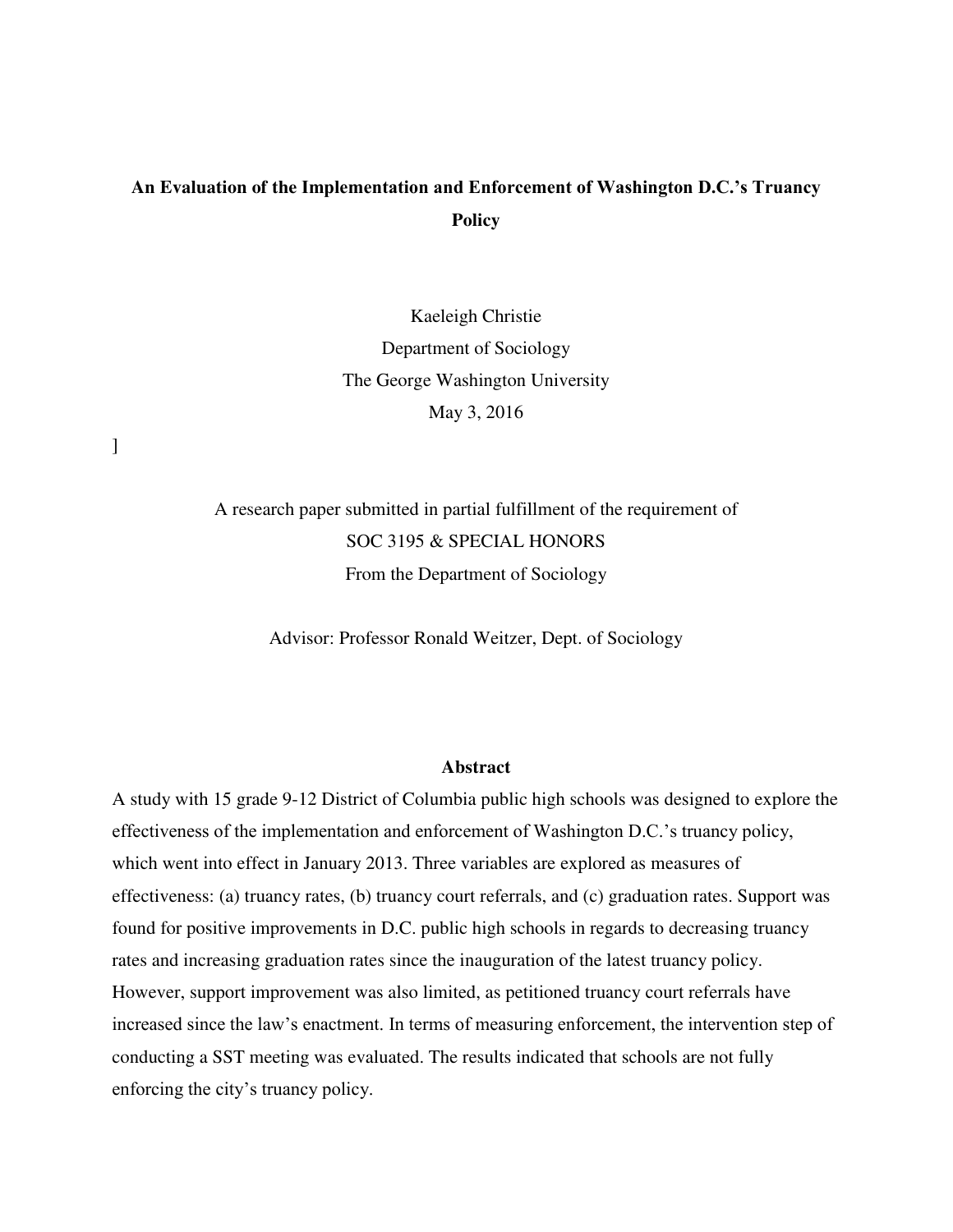# **An Evaluation of the Effectiveness of Implementation and Enforcement of Washington D.C.'s Truancy Policy**

One of the most pressing issues that schools in Washington, D.C. face is truancy. During the 2014-2015 school year, 56 percent, more than half, of District of Columbia high school students were considered legally truant (Peerman, et al., 2015). A legal, habitual, truant is a student who is chronically absent and has accrued at least ten unexcused absences during a school year. This statistic is problematic as truant students are at greater risk of dropping out of school. A study conducted for the Bill and Melinda Gates Foundation determined that "attendance patterns are a clear early sign that a student is at risk for dropping out" (Bridgeland, et al, 2006.). According to *The Silent Epidemic: Perspectives of High School Dropouts*, "Dropouts are more likely than their peers who graduate to be unemployed, living in poverty, receiving public assistance, in prison or death row, unhealthy, divorces, and single parents with children who drop out of high school themselves" (Bridgeland, et al., 2006). Dropouts also drastically impact communities across the nation as they become an economic burden on taxpayers whose dollars go to "the high costs associated with increased incarceration, health care, and social services" (Bridgeland, et al., 2006). It has been estimated that "the average high school dropout costs society more than \$800,000 over the course of the individual's lifetime" (Smink & Heilbrunn, 2005).

 Furthermore, truancy is a public safety issue. The free time truant students have provides them with greater opportunity to get in trouble. Studies have found that crime statistics decreased in cities which conducted truancy sweeps, suggesting that truant students play a large role in criminal activity in communities (Berger  $&$  Wind, 2000). Truancy is considered one of the most predisposing factors to other forms of delinquency, which is why this behavior has been called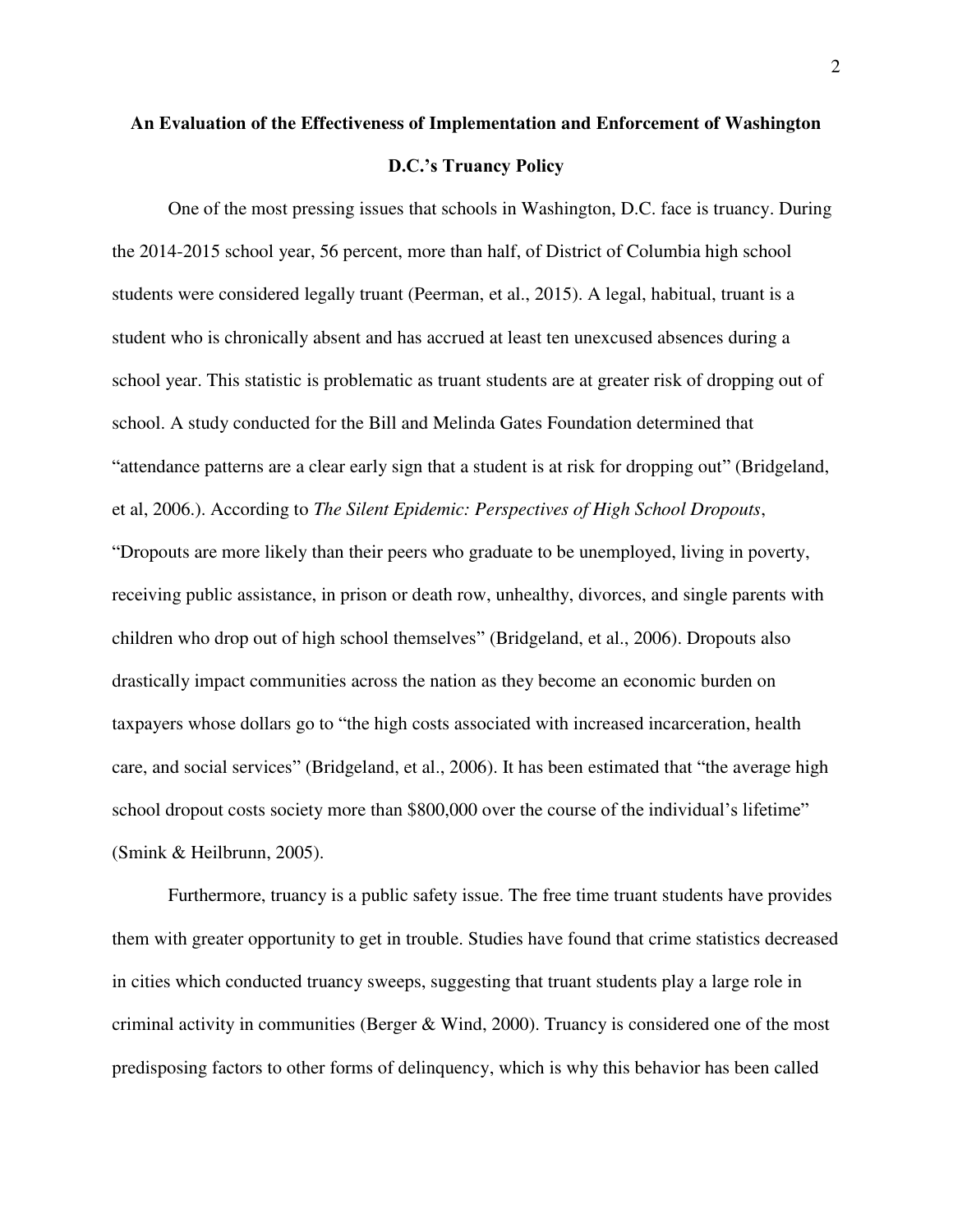the "kindergarten of crime" (Smink & Helibrrun, 2005) L.E. Smith (1979, p. 13) reported in his doctoral dissertation that "95% of those considered juvenile offenders, such as burglars, shoplifters and vandals had started their deviant activities as truants" All truants should not be mistaken for delinquents, however most delinquents have histories of truancy, demonstrating the harmful consequences of schools not addressing truancy.

 Similarly, chronic absenteeism is an important issue because addressing a truant can uncover barriers to attendance. An unstable living environment can be an attendance obstacle as, "Wherever conditions are unfavorable to child life, the schools suffer from non-attendance, truancy, and the violation of school rules, which come with the presence in school of children from extremely poor, undisciplined, or neglected homes" (Abbot & Breckinridge, 1917). With truancy predominant in poor inner city communities, it is suggested that a juvenile's living situation often will impact their attendance, as a child without running water at home or clean clothes is likely to skip school (Abbot & Breckinridge, 1917). Other characteristic patterns in truants include mental health problems and learning disabilities (Smink & Helibruun, 2005). As the result of these situations, intervening in truancy cases is important because it can reveal poor conditions, such as a neglectful home or a mental health disease, that schools and the state can begin to mediate to put the student in the best possible position of achieving academic success.

In an effort to combat truancy and its consequences, the District of Columbia has a series of laws on the books. The two primary regulations that govern mandatory school attendance in the District of Columbia are Title 38, Chapter 2, of D.C. Code and Title 5, Chapter 21, of D.C. Municipal Regulations. According to these regulations, students ages 14-17 are legally responsible for their school attendance while parents of younger students are legally held responsible for their child's truant behavior. These laws also outline specific intervention and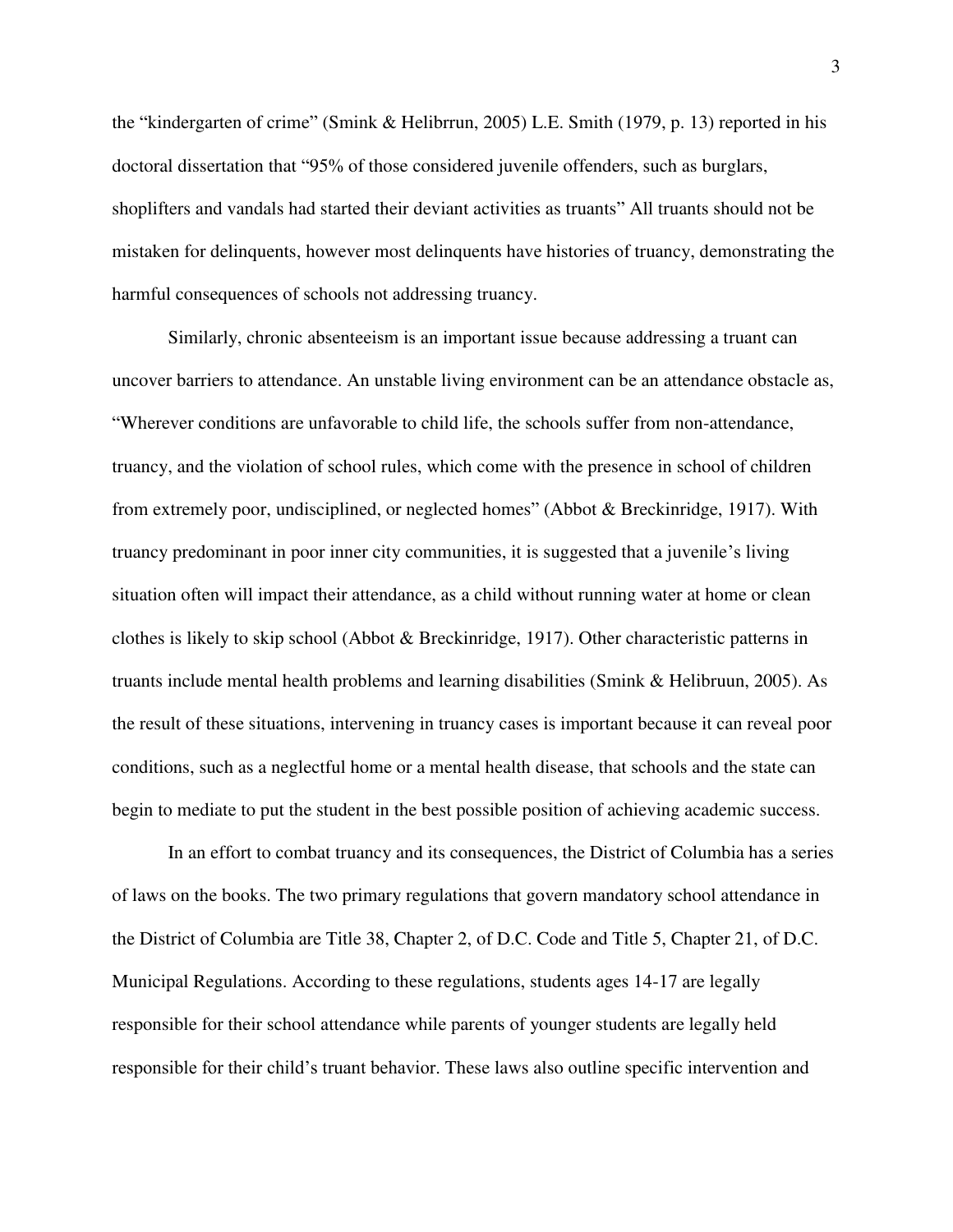reporting requirements that schools must follow when a student is exhibiting truant conduct. For example, when a student accrues five unexcused absences, the school is to refer the student within two business days of the fifth absence to a school-based support team (SST), which is to hold a meeting for the student within two business days of the referral (5 DCMR §A-2103.3, 2014). The goals of SST meetings are to review the student's attendance, sort out any issues, and communicate with parents or guardians to help decrease barriers to attendance. Additionally, SST meetings are conducted to refer the student to a community-based organization, use school and community resources to terminate the student's truancy, develop an attendance intervention plan, and make referrals for academic, diagnostic, or social work services (5 DCMR §A-2103.3, 2014).

In order to further reduce chronic absenteeism in schools, the District of Columbia introduced the Attendance Accountability Amendment Act of 2013, which amended the previous regulations, overhauling the city's truancy policy and creating new guidelines and procedures in an effort to improve school attendance. The primary changes made to the truancy policy since the implementation of the Attendance Accountability Amendment Act of 2013 are the creation of stricter record keeping guidelines for schools, the establishment of the 80/20 rule, and the decrease in the number of unexcused absences that warrant a court referral from 25 to 15 (Peerman, et al, 2015). As a result of this policy, ten unexcused absences define a student as chronically truant and 15 unexcused absences necessitate a court referral to the Court Social Services Division of DC Superior Court and to the Office of the Attorney General of the District of Columbia. CSS reviews the referrals and make recommendations to the Juvenile Specialty Courts Unit within the Public Safety Division of the OAG who decide which referrals will be petitioned. The 80/20 rule mandates that students must be present 80% of the day to be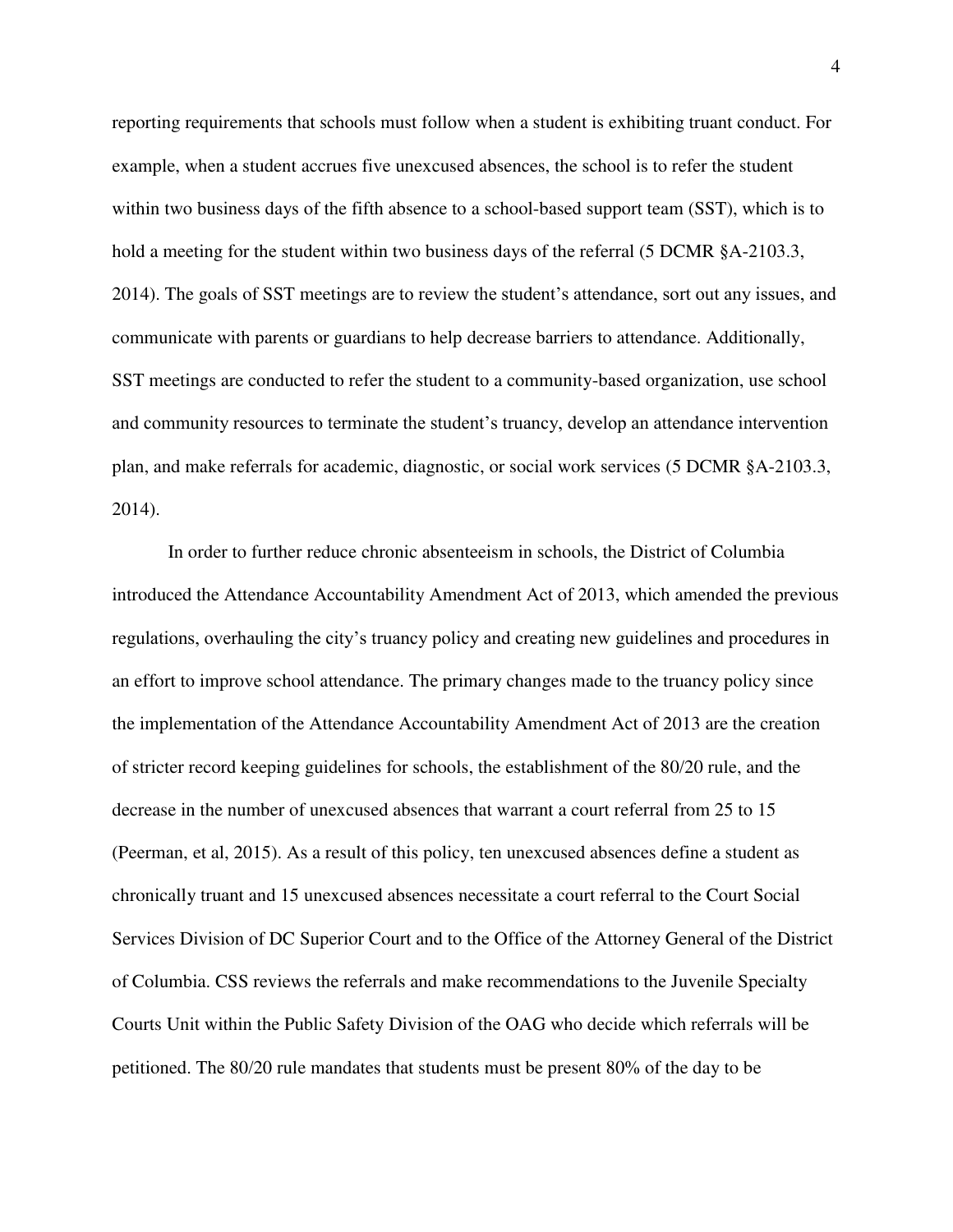considered as "legally present." Within this rule, a student who arrives to class more than ten minutes late will be considered absent the entire period (Peerman, et al., 2015)

Since the inauguration of the Attendance Accountability Act in January 2013, little research has been conducted to evaluate whether or not D.C.'s truancy procedure is proving to be effective in positively impacting schools in their mission to encourage school attendance. Similarly, scarce research exists assessing whether D.C. schools are strictly enforcing the aspects of these regulations as the law requires them to do. Therefore, the purpose of this research was to evaluate whether the truancy laws, updated with the implementation of the Attendance Accountability Amendment Act of 2013, have been effective in whether schools are properly enforcing the truancy policies and whether they are helping reduce truancy in the city.

#### **BACKGROUND**

The report "The Truancy Intervention Program of the Ramsey County Attorney's Office: A Collaborative Approach to School Success" by Kathryn Santelmann Richtman analyzes the effectiveness of Ramsey County, Minnesota's adoption of a new truancy policy entitled Truancy Intervention Program (TIP), which began in 1996. Although TIP has different guidelines than the District's truancy legislation, it is similar to D.C.'s policy as they include comparable early intervention efforts designed to help students combat truant behavior and improve attendance. Similar to the SST meetings in D.C. schools, School Attendance Review Team (SART) meetings are conducted for students who fail to improve their attendance in Ramsey County under TIP (Richtman, 2007). TIP also has other analogous intervention measures in place before schools have to refer a student to court for their behavior.

 In measuring the effectiveness of TIP, the researchers compared the number of truancy court petitions filed between two school years, 1994-1995 and 2005-2006, before and after the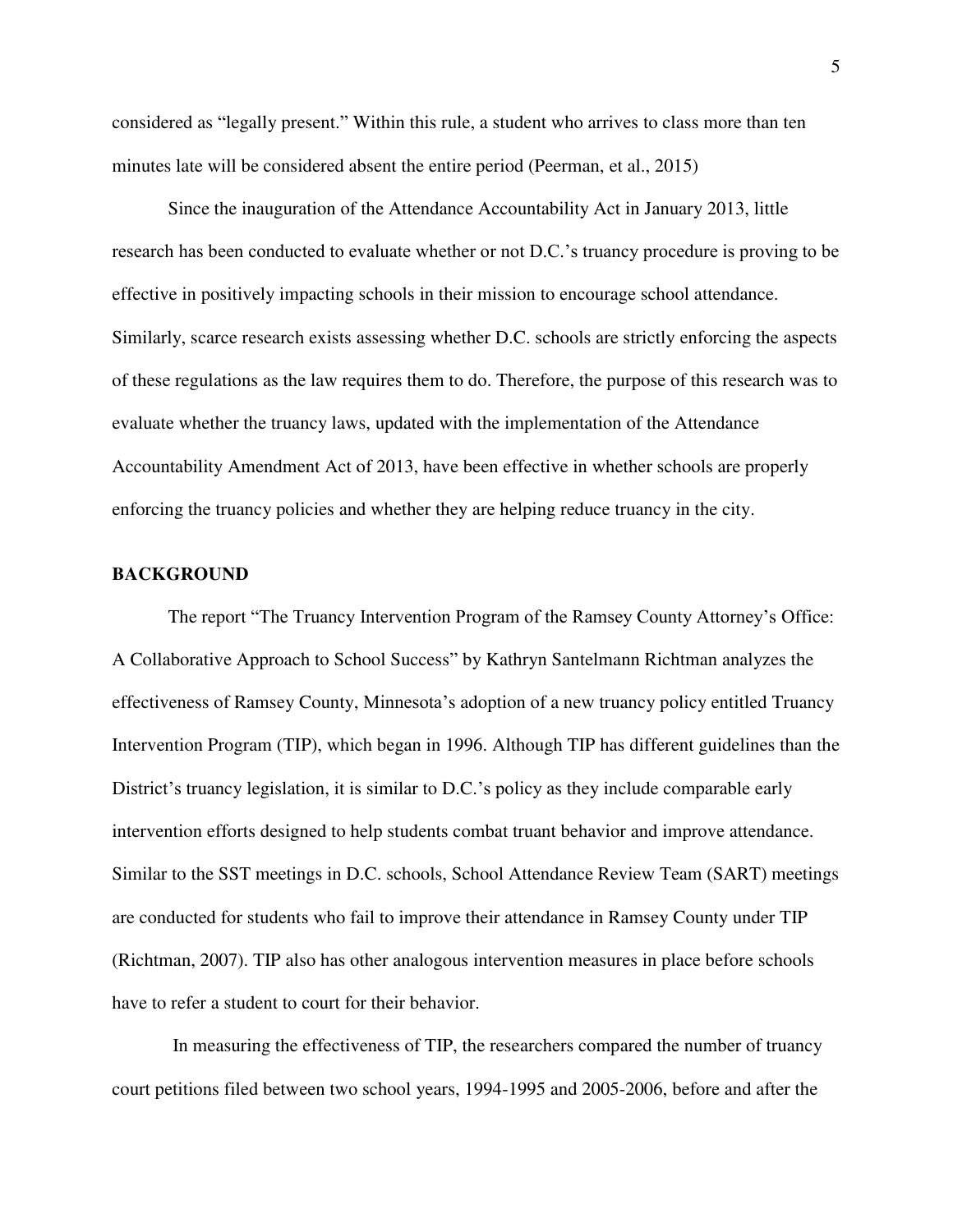law when into the effect. According to the report, "these data show 57.8 percent fewer truancy petitions filed in 2005-2006 than in 1994-1995" (Richtman, 2007). Richtman determined that TIP was an effective program because the number of students being referred to court for truancy had shrunk tremendously since the program's implementation.

Richtman also looked at graduation rates as an indicator of the strength of the program when evaluating the effectiveness of TIP. Improved high school graduation rates are an indicator of strength of the program as the result of the relationship between truancy and dropping out of school. Increasing habitual truancy rates tend to associate with decreasing graduation rates as chronic absenteeism is a primary predictor of thwarted academic achievement. When the program began in 1996, the graduation rate for students in St. Paul, Minnesota, was 52 percent (Richtman, 2007). By 2005, "the graduation rates had increased to 79.24 percent" (Richtman, 2007). The report concluded that although the program may not have been the only variable to contribute to the increasing graduation rate, TIP was an effective program because "there is strong evidence that the program has contributed to the improved graduation rates" (Richtman, 2007).

Richtman's (2007) research also found that "another indication of the program's success has been the decrease in absenteeism". The study evaluated the percentage of students missing 15 or more days of school in the 1995-1996 school year, the year before the TIP program began, and in the 2005-2006 school year. The lower absence threshold for this data collection was fifteen absences because habitual truancy, or chronic absenteeism, in Ramsey County, Minnesota, is defined as missing fifteen or more school days (Richtman, 2007). The data indicated that nearly a 50 percent decrease occurred in the number of students missing a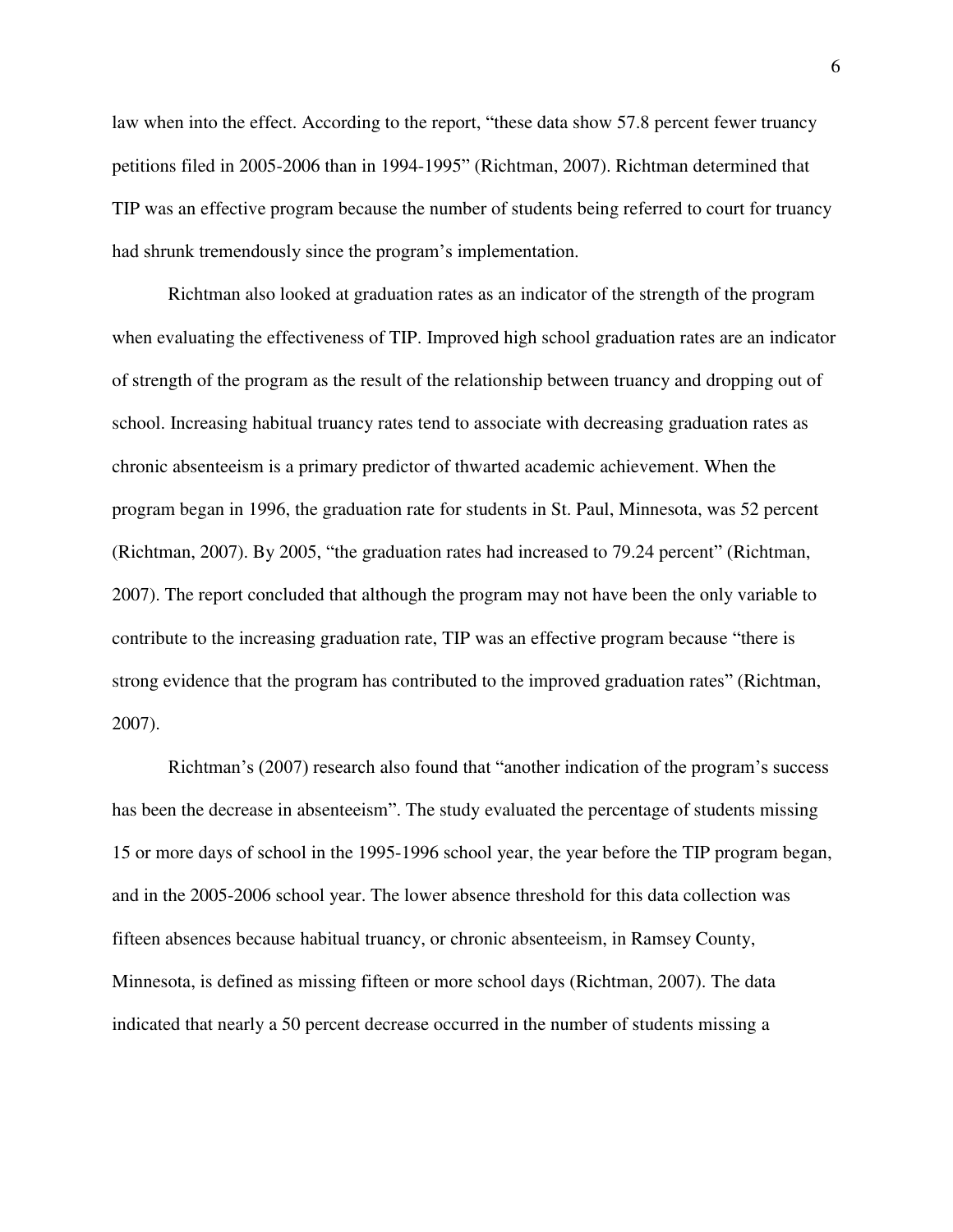significant amount of school, suggesting that TIP had been successful because of shrinking truancy rates (Richtman, 2007).

A separate report, "How DC's Truancy Policy Fail Students and Steps to Turn it Around" published in March 2015 by DC Lawyers for Youth and DC's Children's Law Center, provides insight into the effectiveness of schools in the District of Columbia in enforcing the current truancy policy. This report suggests that "schools do not have the resources they need to meaningfully intervene" (Peerman, et al., 2015) According to Title 5, Chapter 21, of DC Municipal Regulations, any student who accumulates five unexcused absences is to attend a SST meeting. During an SST meeting, a school-based student support team is assigned to the student to help him develop and implement an action plan to combat barriers to attendance and improve attendance. Therefore, all chronically absent students referred to Family Court should have attended an SST meeting (Peerman, et al., 2015). However, this report cites multiple examples as it claims that these requirements do not always occur in practice, stating that only 36 percent of the 8,105 students who were legally required to have an SST meeting between August 2013 and January 2014 attended one (Peerman, et al., 2015). By this accord, not only is the SST intervention step not being properly enforced, it's lack of execution results in the neglecting of later implementation steps such as conducting home visits, providing students with communitybased resources, and referring students to court.

#### **METHODOLOGY**

#### *Participants*

In order to measure the effectiveness of the implementation and enforcement of D.C. truancy policy, data was collected from 15 grade 9-12 D.C. public high schools. These 15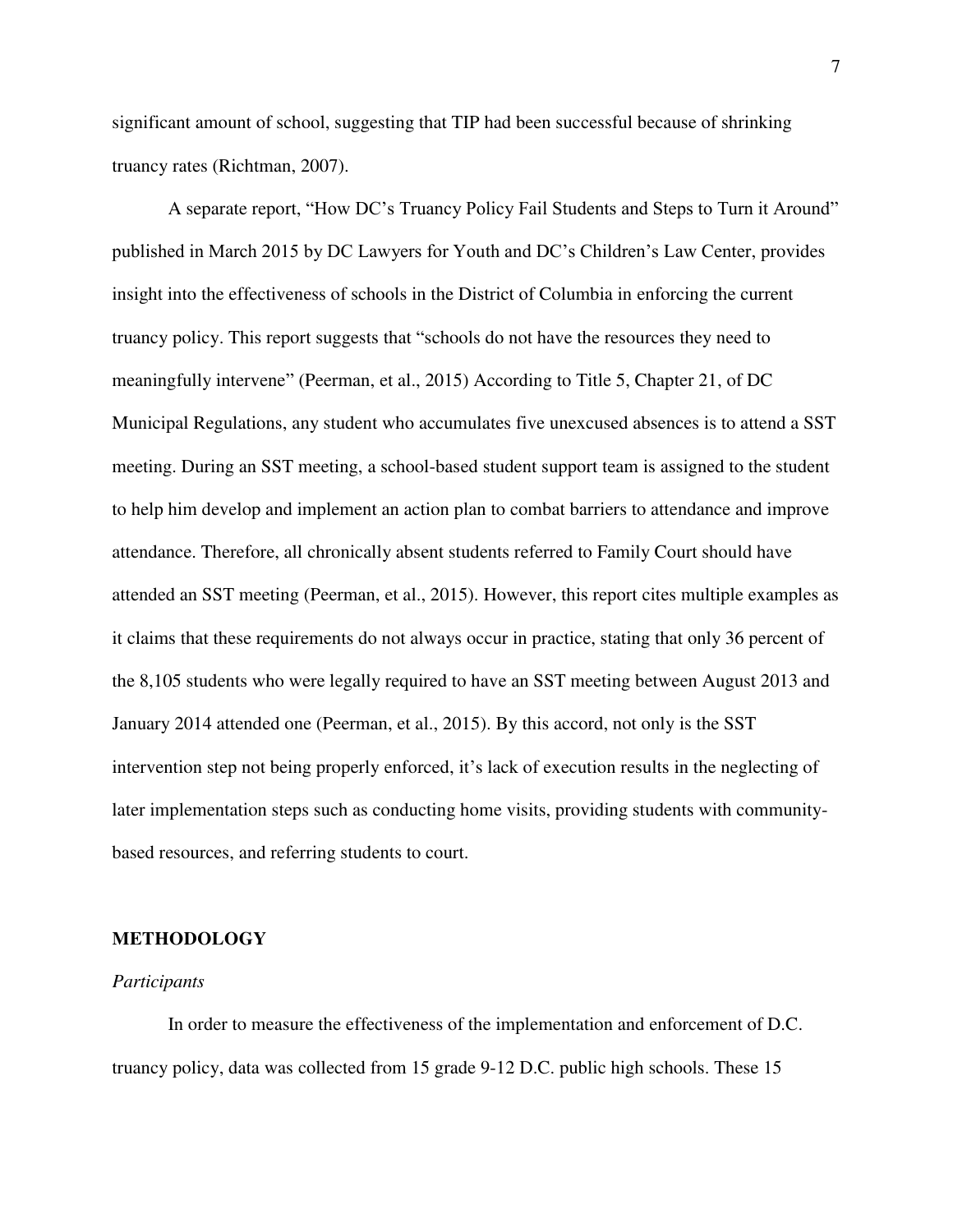schools have been selected because they are the only ones with consistent data on each of the variables which are to be assessed in this study. Grade 9-12 high schools were specifically analyzed because they are composed mostly of students ages 14-17 who are legally responsible for their own truancy. No private schools were evaluated because they have staggeringly different funding than public schools, which can be a determining factor in the improvement of truancy. D.C. public schools generally receive similar funding, which puts schools on the same playing field in terms of the amount of resources they have to allocate towards different efforts such as truancy prevention and intervention. In addition, no charter schools were included in the population as charter schools tend to be grades 6-12, and therefore the school's truancy data is reflective of a population range which includes a significant amount of students outside of the age 14-17 range.

#### *Measures*

The first research question is whether the implementation of D.C.'s truancy policy has been effective in yielding positive results in D.C. schools. Based off of Richtman's report about the effectiveness of TIP in Ramsey County, Minnesota, the indicators that will be analyzed to measure the effectiveness of D.C.'s truancy policy are D.C. petitioned truancy court referrals, truancy rates, and graduation rates. Like Richtman's report, I will be evaluating data from the school year before the policy was implemented to the school year with the most recent data. In this case, I will be comparing data from the 2011-2012 school year and the 2014-2015 school year for the truancy rate and graduation rate variables.

The Attendance Accountability Amendment Act of 2013 forced D.C. schools and the Office of the Attorney General to display greater transparency by creating stricter record keeping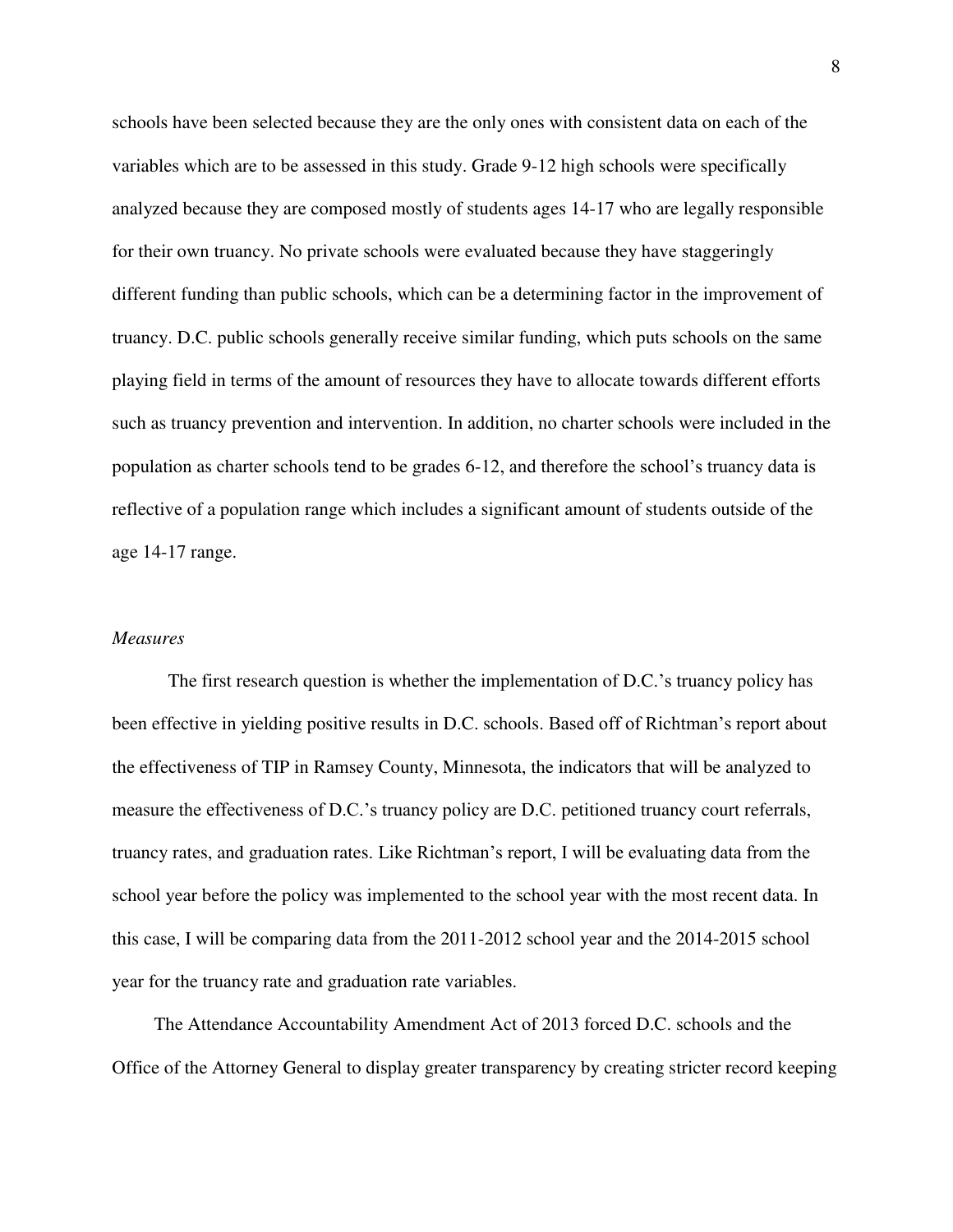and reporting guidelines for truancy data, which are open to the public (Peerman, et al., 2005) As the result, all of the data in this study was provided by the District of Columbia Public Schools Office of Data and Strategy. However, The Office of Data and Strategy was unable to yield data on court referrals from 2011. Therefore, the two most recent school years, 2013-2014 and 2014- 2015, were compared to evaluate whether truancy court referrals petitioned by the Office of the Attorney General of D.C. are gradually decreasing while the law has been in effect.

In evaluating petitioned truancy court referrals, data from the 2013-2014 school year was compared to data from the 2014-2015 school year. A paired-sample t-test was conducted at the .05 alpha level (95% confidence interval) on the data in order to indicate whether a significant different exists between the separate school years' data. Paired-sample t-test are used to test two related groups on the same dependent variable. A paired-sample t-test procedure assesses the significance between the differences of means between two sets of data. Based off Richtman's findings, the number of truancy court referrals petitioned by the OAG are expected to be significantly less in the 2014-2015 school year than in the previous 2013-2014 school year. A significant difference between the means is expected to exist. As the result, the following were the null hypothesis and the alternative hypothesis tested, where μd represents the differences between the means:

*Ho:*  $\mu d = 0$ 

*H1: μd*≠θ

In evaluating chronic absenteeism, data from the 2011-2012 school year was compared to data from the 2014-2015 school year. Unlike Richtman's study, which counted students with 15 or more unexcused absences as being chronically absent, students with ten or more unexcused absences were counted as being chronically absent as defined by D.C.'s current truancy policy.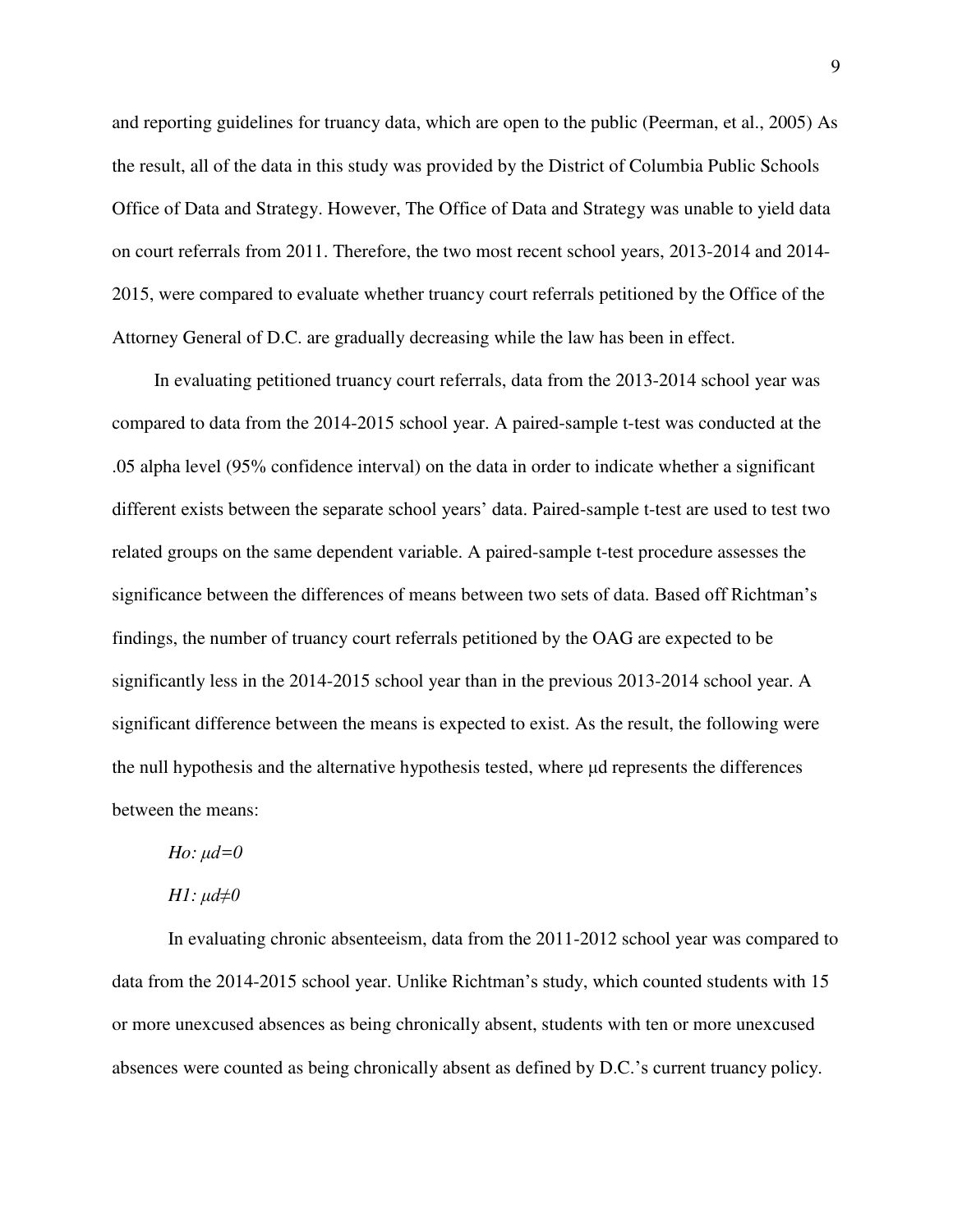A paired-sample t-test at the .05 alpha level (95% confidence interval) was conducted on the data to indicate whether the difference between the two school years' data is significant. Based off of Richtman's findings, the number of students considered chronically absent during the 2011-2012 school year was expected to be significantly greater than the number of students chronically absent during the 2014-2015 school year. In other words, there was an expected difference between the means. Therefore, the following were the null hypothesis and the alternative hypothesis tested, where μd represents the differences between the means:

### *Ho:*  $\mu d = 0$

#### *H1: μd*≠*0*

The last variable in analyzing the effectiveness of the District's truancy policy was the graduation rate of students. Like Richtman, data from the year before the policy was implemented, the 2011-2012 school year, and the most recent school year, 2014-2015, was compared. The data reflects the four-year adjusted cohort graduation rate at the end of each respective school year. According to D.C. guidelines, "the term four-year adjusted cohort graduation rate is the number of students who graduate in four years with a regular high school diploma divided by the number of students who form the adjusted cohort for that graduating class" (OSSE, 2015). The adjusted aspect of this rate means, "that an incoming class of 9th graders shall be a "cohort" that is subsequently "adjusted" by adding any students who transfer into the cohort later during the 9th grade and the next three years and subtracting any students who transfer out, emigrate to another country, or die during that same period" (OSSE, 2015). Therefore, the final calculation for the graduation rate of the class of 2012 was based off of the following equation:

> # of first time 9<sup>th</sup> graders in the Fall of 2008 + Transfersin – Transfer out – Students who passed away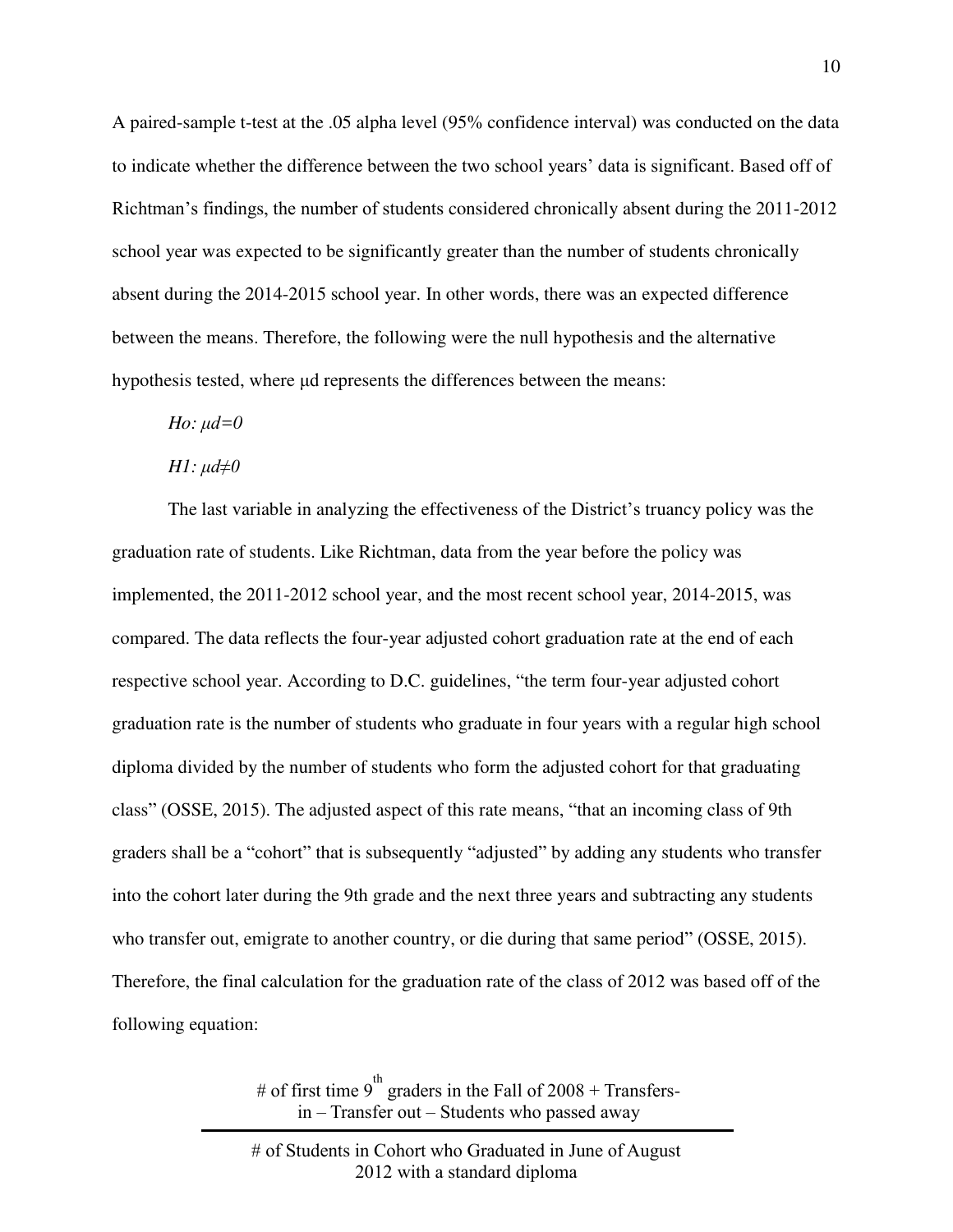Constructed from Richtman's findings, the adjusted cohort graduation rate for the class of 2012 was expected to be significantly lower than that of the class of 2015. A paired-sample t-test was conducted at the .05 alpha level (95% confidence interval) to determine whether the difference in graduation rates is significant. A significant difference between the means of each school year's graduation rates was expected. The null hypothesis and alternative hypothesis tested were:

## *Ho:*  $\mu d = 0$

### *H1: μd*≠*0*

In order to test whether schools are effectively enforcing the city's attendance laws, data from the most recent school year, 2014-2015, was analyzed. The report "How DC's Truancy Policy Fail Students and Steps to Turn it Around" suggested that public schools in the District of Columbia were not implementing every intervention step they are legally required to do. In testing this assertion, the number of students who attended at least one SST meeting were compared to the number of students who accrued at least five unexcused absences and were eligible to attend a SST meeting. A t-test at the .05 alpha level (95% confidence interval) will be conducted to test the significance of the data. The number of students who have attended at least one SST meeting was expected to be equal to the number of students with at least five unexcused absences as the result of the intervention steps mandated in Title 5, Chapter 21, of D.C. Municipal Regulation. Again, my sample size was the same 15 public high schools in the District of Columbia. Therefore, my null hypothesis and alternative hypothesis were the following: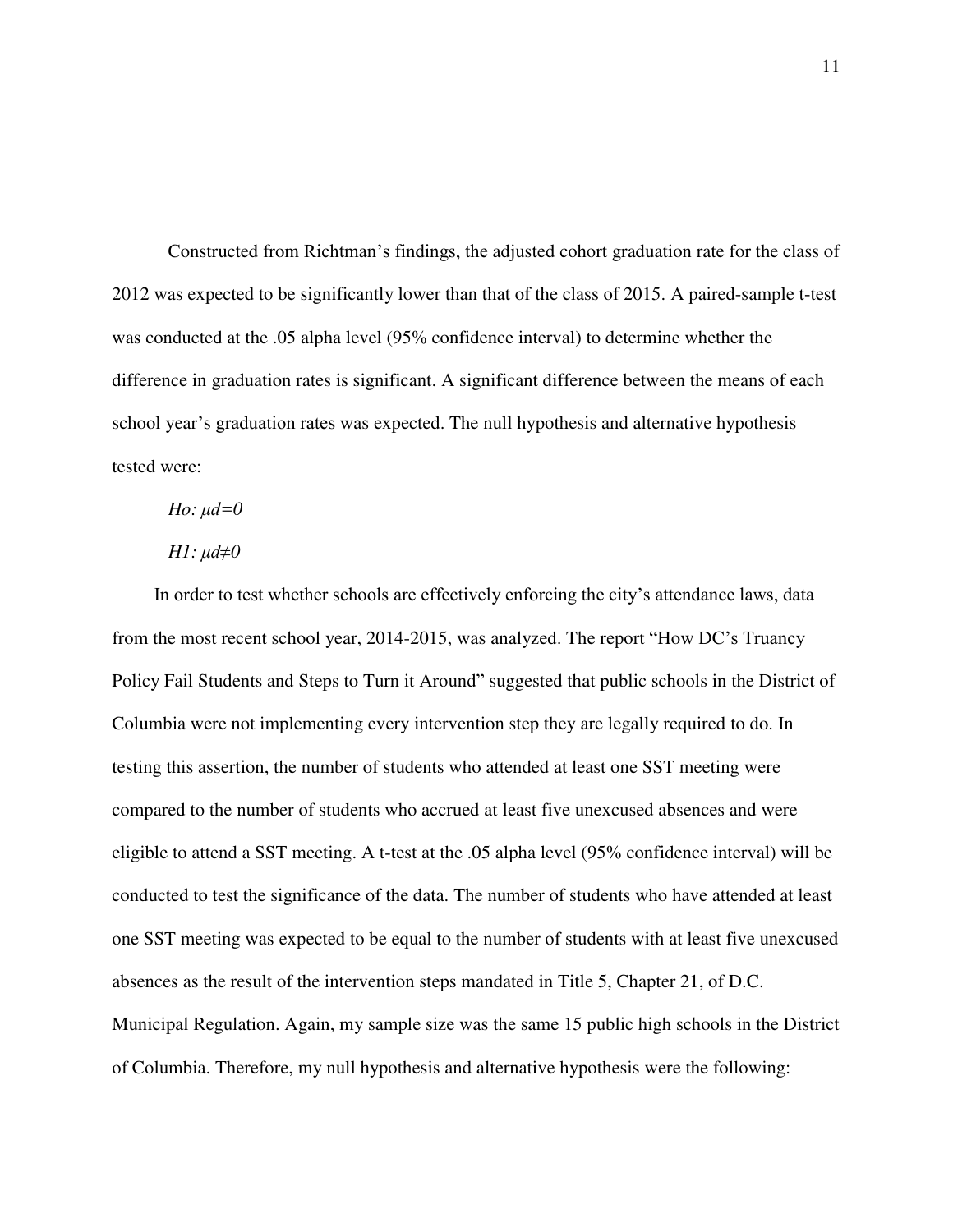*Ho:*  $\mu$ *d*=0

*H1:*  $\mu$ *d* $\neq$ *θ* 

## **RESULTS**

 In order to evaluate the effectiveness of the District's truancy policy, paired-sample t-test procedures were conducted for the paired variables of petitioned truancy court referrals, truancy rates, and graduation rates. A paired-sample t-test was also used to determine whether schools are enforcing the truancy policy. The statistical tests were operated under the analysis that all of the data are normally distributed. Regardless, Paired-sample t-tests are known to be robust to normality, meaning they are adaptive to overcoming the adverse condition of non-normality if be the case. Appendix A contains a chart of all of the data used in the study. The data software IBM SPSS Statistics was used to conduct the paired-sample t-test. Table 1 provides the results of the paired-sample t-test. Table 2 includes the means and standard deviations of the data.

| able |  |
|------|--|
|------|--|

|        |                     | <b>Paired Differences</b> |           |            |                         |           |          | df      | Sig. (2- |
|--------|---------------------|---------------------------|-----------|------------|-------------------------|-----------|----------|---------|----------|
|        |                     | Mean                      | Std.      | Std. Error | 95% Confidence Interval |           |          | tailed) |          |
|        |                     |                           | Deviation | Mean       | of the Difference       |           |          |         |          |
|        |                     |                           |           |            | Lower                   | Upper     |          |         |          |
| Pair 1 | $cr14 - cr15$       | $-17.40000$               | 40.06388  | 10.34445   | -39.58664               | 4.78664   | $-1.682$ | 14      | .115     |
| Pair 2 | truant12 - truant15 | 16.20000                  | 22.53315  | 5.81803    | 3.72156                 | 28.67844  | 2.784    | 14      | .015     |
| Pair 3 | grad12 - grad15     | $-6.04167$                | 9.50602   | 2.74415    | $-12.08151$             | $-0.0183$ | $-2.202$ | 11      | .050     |
| Pair 4 | abs5 - sst          | 123.86667                 | 96.18202  | 24.83409   | 70.60284                | 177.13049 | 4.988    | 14      | .000     |

**Paired Samples Test**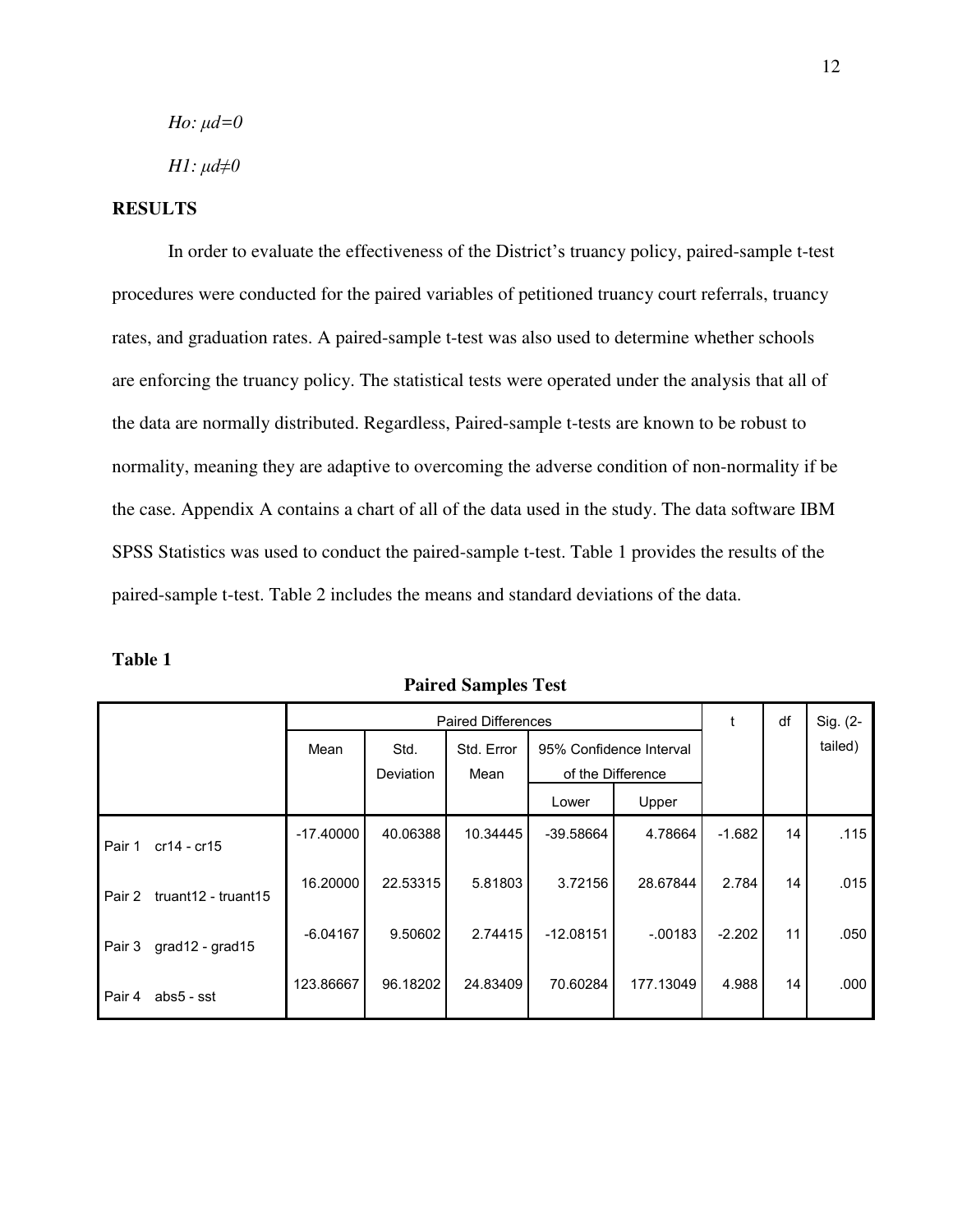|        |          | Mean     | N  | Std. Deviation | Std. Error Mean |
|--------|----------|----------|----|----------------|-----------------|
| Pair 1 | cr14     | 34.4667  | 15 | 39.24077       | 10.13192        |
|        | cr15     | 51.8667  | 15 | 62.86137       | 16.23074        |
| Pair 2 | truant12 | 61.4000  | 15 | 23.82616       | 6.15189         |
|        | truant15 | 45.2000  | 15 | 27.78797       | 7.17482         |
| Pair 3 | grad12   | 56.7500  | 12 | 27.94190       | 8.06613         |
|        | grad15   | 62.7917  | 12 | 26.32681       | 7.59989         |
| Pair 4 | abs5     | 358.2667 | 15 | 243.43860      | 62.85558        |
|        | sst      | 234.4000 | 15 | 207.31405      | 53.52826        |

**Table 2** 

**Paired Samples Statistics**

In conducting the paired-sample t-test for petitioned courted referrals, all petitioned court referrals the DCPS Office of Data and Strategy reported as n<10, as seen in Appendix A, were given the numerical value five in order to be included in the computation. The number  $n<10$ , means that the DCPS Office of Data and Strategy did not report the specific number, but only indicated that the value was greater than zero and less than ten. The numerical value five was assigned to all of these cases because five is the midpoint between 1-10, serving best to avoid skewing the data, as a consistent number across all of these situations.

 The results of the paired-sample t-test for petitioned court referrals indicate the difference between the means of the petitioned court referrals during the 2013-2014 and 2014-2015 school years was 17.4, t=-.1682, and significance at the .115 level. For this t-test, the alpha level was set at .05. Since .115>.005, the null hypothesis failed to be rejected. In other words, the statistical differences between the means of both school year's petitioned court referrals was not significant. Therefore, it cannot be concluded that the truancy policy has significantly affected the differences in the number of court referrals petitions by the court in the past two school years.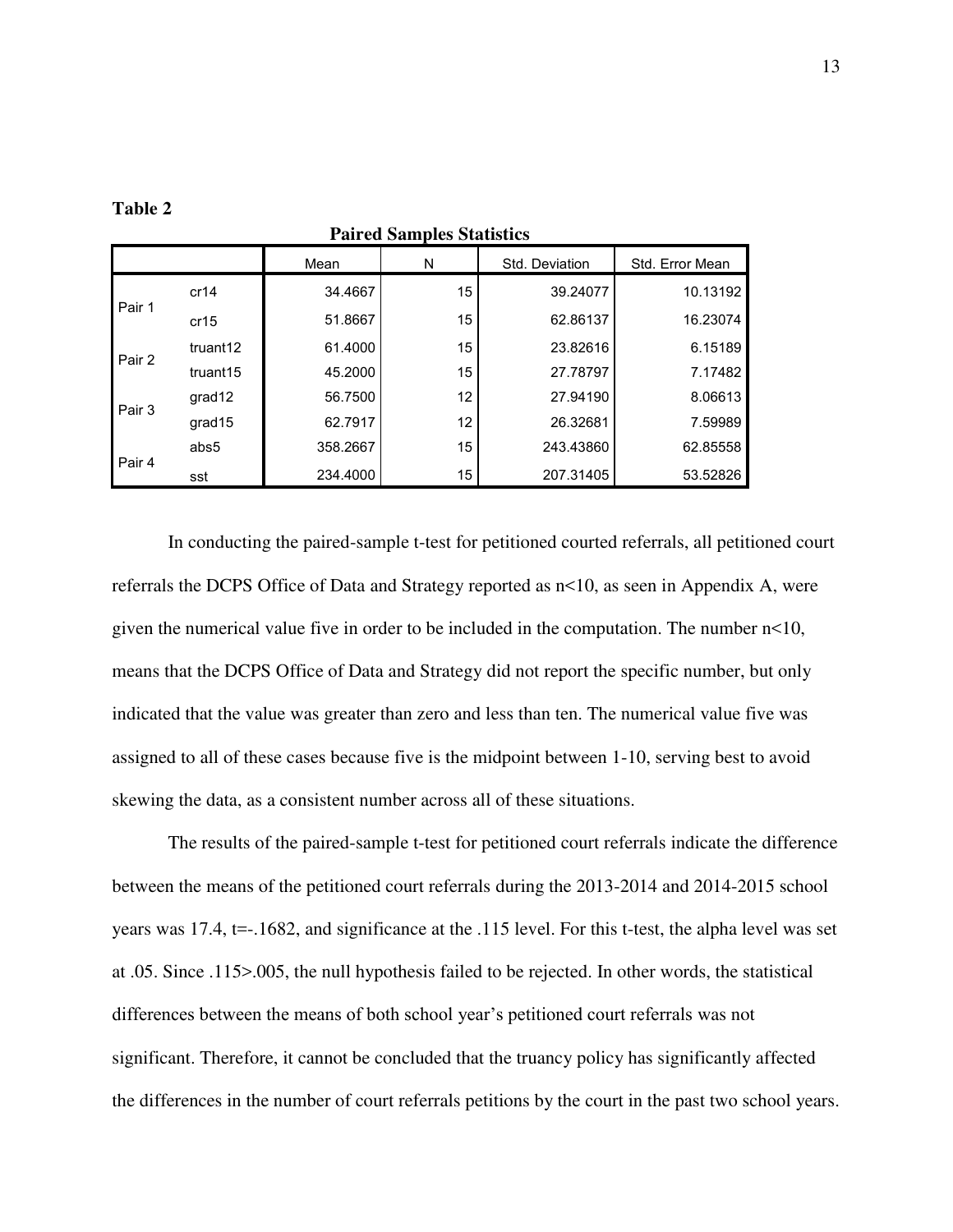However, an evaluation of the means of this data indicate that the number of truancy court referrals petitioned by the OAG was actually greater during the 2014-2015 school year than the 2013-2014 school year. According to Richtman's findings, the opposite was expected to occur. As seen in Table 2, the average number of petitioned court referrals during the 2013-2014 school year was 34.37 referrals and the average number of petitioned court referrals in the 2014-2015 school year was a much greater 51.87 referrals. This information gives reason to suspect the 2013 policy has not been effective in positively impacting D.C. public high schools when analyzing petitioned court referrals as a measurement of success or failure.

 The results of the paired-sample t-test for truancy rates indicate the difference between the means of truancy rates during the 2011-2012 school year and 2014-2015 school year was 16.20, t=2.78, and significance at the .015 level. The alpha level of this test was .05. Since .015<.05, the null hypothesis was rejected in favor of the alternative hypothesis that a significant difference exists between the means of the truancy rates during the 2011-2012 and 2014-2015 school year. The mean truancy rate of the 2011-2012 school year was 61.4 and the mean truancy rate of the 2014-2015 school year was 45.2. As the result, it can be concluded that since the enactment of the law, a significant difference in the truancy rate has occurred, resulting in lowered truancy rates. It can be concluded that the implementation of the Attendance Accountability Amendment Act of 2013 has been effective in positively impacting schools when truancy rate is analyzed as the sole the measure of effectiveness.

 When graduation rate was analyzed as an indicator of effectiveness of the 2013 truancy policy, only 12 of the 15 schools in the sample could be utilized as three of the schools were either not in existence or not in operation long enough for there to be an adjusted cohort graduation rates for the class of 2012. These three schools were left out of the statistical analysis.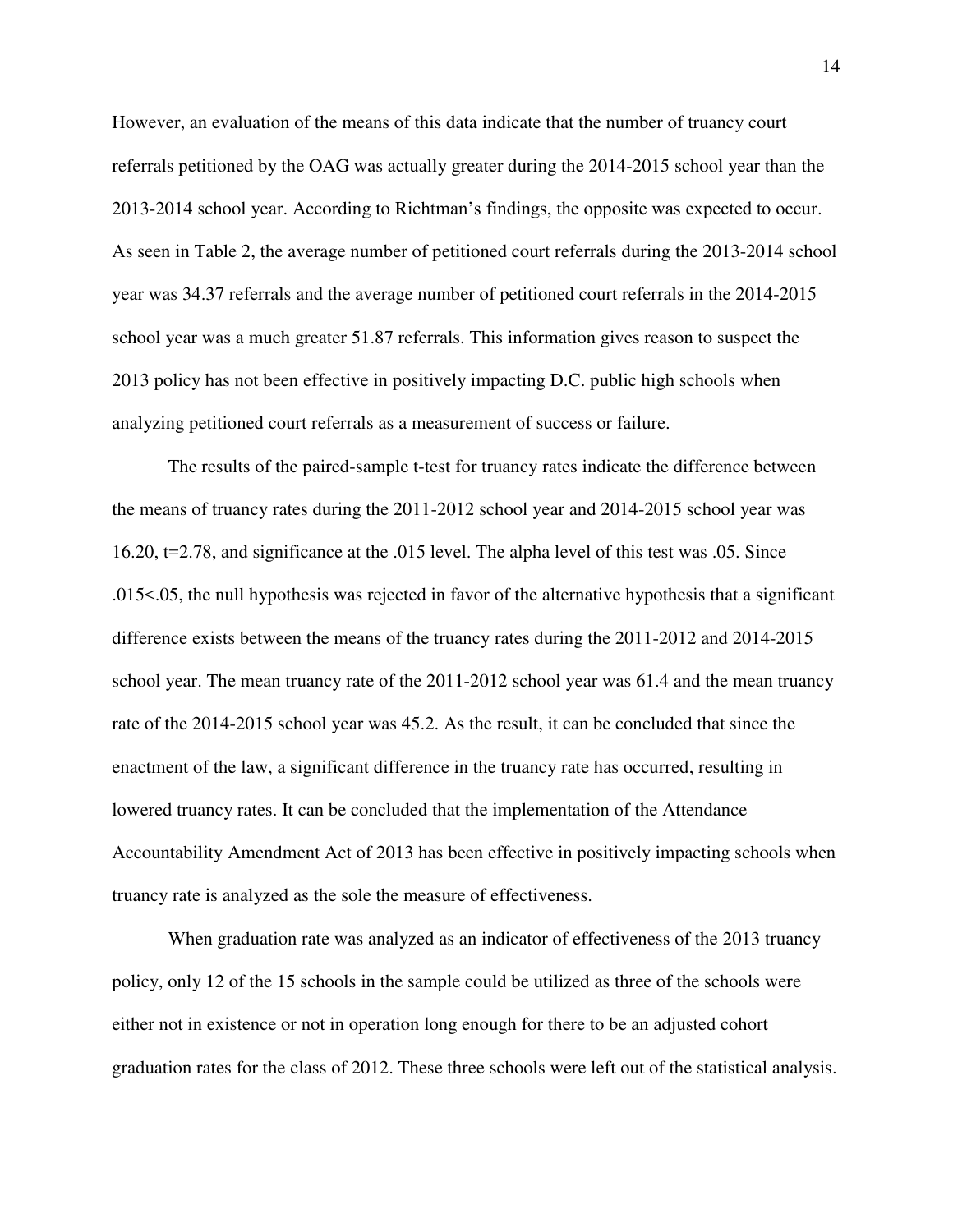The results of the paired-sample t-test for graduation rates indicate the difference between the means of graduation rates of the 2011-2012 and the 2014-2015 school year was 6.04, t=-2.20, and significance at the .05 level. The alpha level of this test was .05. Since .05=.05, the null hypothesis was rejected in favor of the alternative that a significant difference exists between the means of the graduation rates of the two school years. The mean graduation rate of the 2011- 2012 school year was 56.75. The average graduation rate of the 2014-2015 school year was 62.79. Since the enactment of the 2013 truancy policy, graduation rates in District of Columbia grade 9-12 public high schools have increased significantly. As the result, it can be concluded that Attendance Accountability Amendment Act of 2013 has been effective in positively impacting D.C. public high schools when graduation rates are analyzed as the sole measure of effectiveness.

 In measuring D.C. grade 9-12 public high school's enforcement of the 2013 changes to the truancy policy, the number of students who had five or more unexcused absences during the 2014-2015 school year was compared to the number of students who attend a SST meeting during the 2014-2015 school year. The results of the paired-sample t-test indicate the difference between the means of the number of students with at least five unexcused absences and the number of students who attended a SST meeting was 123.87, t=4.99, and significance at a value between .000 and .001. The alpha level of this test was .05. Since .000<.005, the null hypothesis was rejected in in favor of the alternative hypothesis that a significant difference exists between the two means. The average number of students with at least five absences during the 2014-2015 school year was 358.27. The average number of students who attended SST meetings during the same school year was 234.4. With Title 5, Chapter 21, of DC Municipal Regulations as the basis of our hypothesis, the number of students with at least five unexcused absences should have been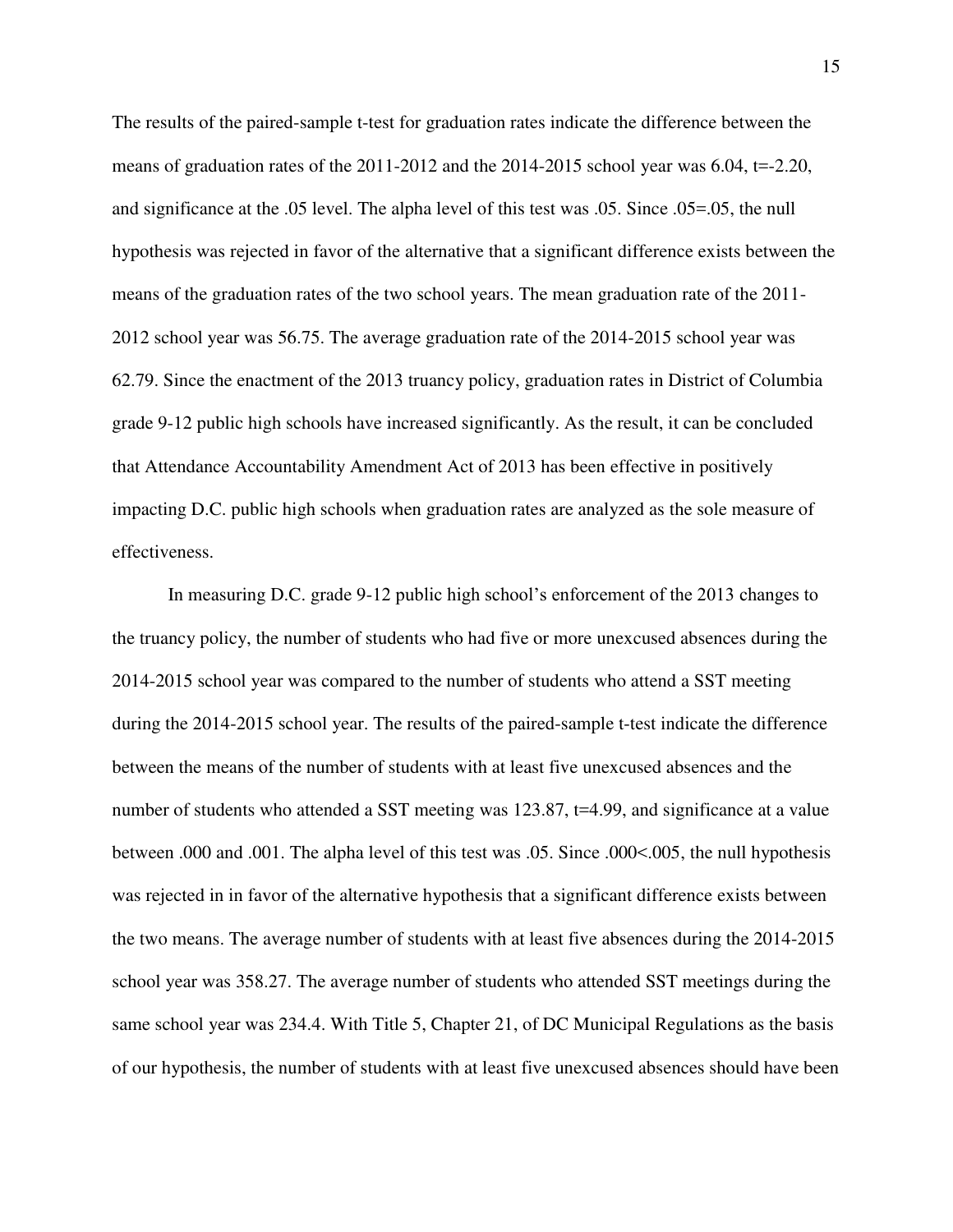equal to the number of students who attended a SST meeting. There should not have been a significant difference between the means. Therefore, after analyzing the SST meeting intervention step required by D.C. Code when a student accrues five unexcused absences, it can be concluded that D.C. public schools have not been strictly enforcing the truancy law.

#### **DISCUSSION**

 The data indicates that since the implementation of the Attendance Accountability Amendment Act of 2013, D.C. grade 9-12 public high schools have seen major improvements as *graduation rates have significantly increased and truancy rates have significantly decreased*. The average adjusted cohort graduation rates of this sample of fifteen schools from the 2011- 2012 school year was 56.75%. The 2014-2015 average adjusted cohort graduation rate was 62.79%. A paired-sample t-test revealed that the difference between these two was significant, providing reason to suspect the 2013 truancy law has been effective in positively impacting D.C. schools in their effort to combat chronic absenteeism and encourage school attendance.

Similarly, truancy rates decreased tremendously since the Attendance Accountability Amendment Act of 2013 went into effect. The average truancy rate of this sample of schools during the 2011-2012 school year was 61.4% The 2014-2015 school year yielded a much lower truancy rate of 45.2% A paired-sample t-test indicated that the difference between the truancy rates of these school years was significant, providing support that the 2013 law has been effective in positively influencing D.C. grade 9-12 public high schools.

However, analysis of the number of court referrals petitioned by the Office of the Attorney General of the District of Columbia revealed a different finding, regarding court involvement in the truancy process. This sample of schools revealed that the average number of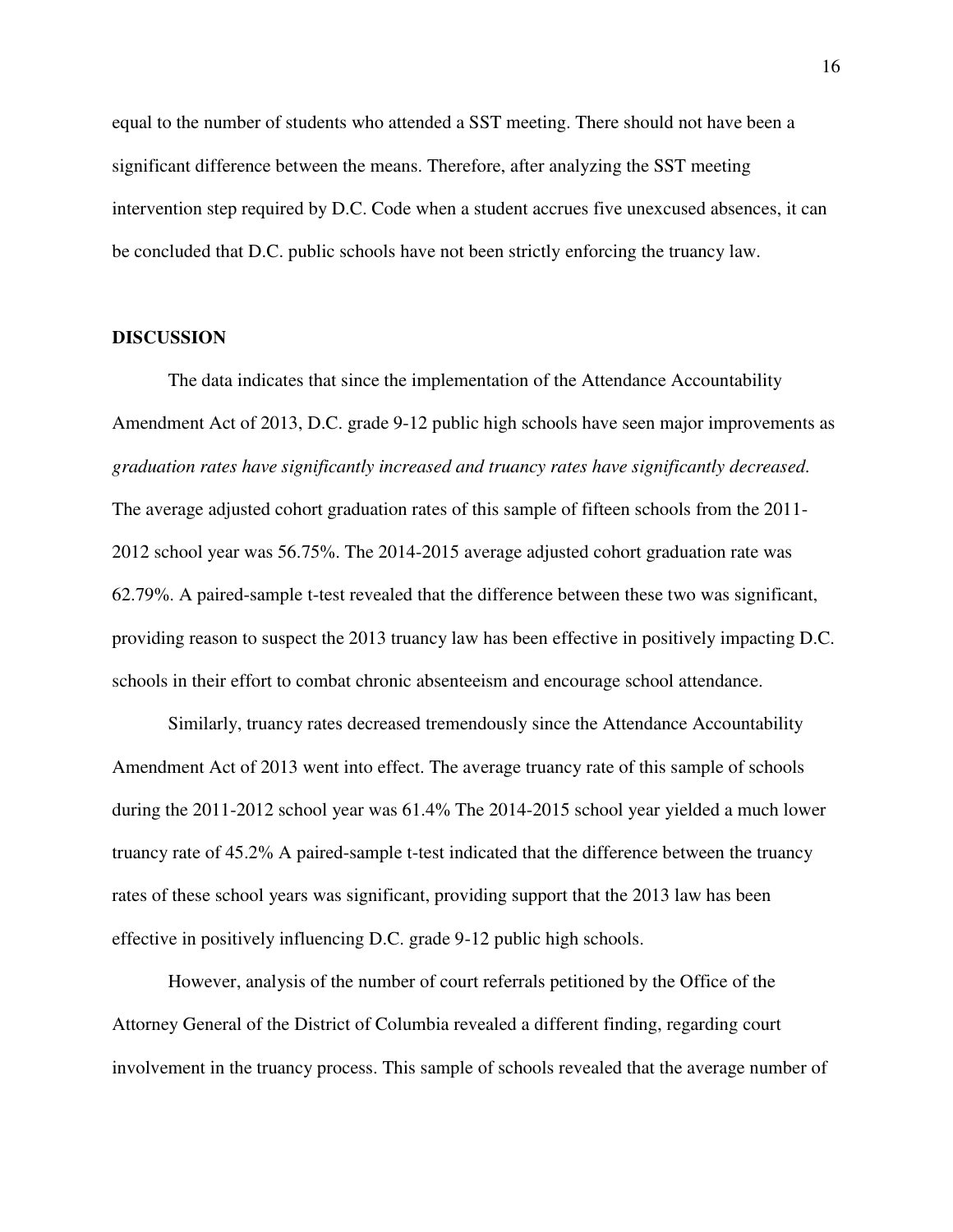truancy cases petitioned per school during the 2013-2014 school year was 34.47 cases. During the 2014-2015 school year, the OAG petitioned a much higher 51.87 cases per school. A pairedsample t-test showed that *the difference between petitioned court referrals during these two school years was not significantly different*, providing support that the truancy law has not affected the number of petitioned court referrals when comparing the last two most recent school years. Based off of Richtman's study in Minnesota, it was originally expected that the number of petitioned court referrals would have been fewer in the 2014-2015 school year than the 2013- 2014 school year. However, a comparison of the means revealed the opposite, as more truancy court referrals were petitioned in the 2014-2015 school year than 2013-2014 school year.

If petitioned court referrals were the only variable analyzed to measure the effectiveness of D.C.'s truancy policy, the data would indicate that the laws in place are not effective in positively impacting D.C. public schools in their mission to combat chronic absenteeism and encourage attendance since more juveniles were petitioned by the court for truancy in the most recent school year than the previous year. However, it is important to acknowledge the previous finding that truancy rates are decreasing in the District of Columbia. Reduced truancy rates and increase involvement of the courts in truancy case are two different dimensions of the process. Therefore, it is possible to have an overall decline in the truancy rate and increase in court involvement as increased juvenile intervention could be a factor driving truancy rates down. Future research could evaluate whether and to what extent increased court involvement impacts truancy numbers.

An explanation for this increase in petitioned court referrals could be that schools enforced the law more strictly during the 2014-2015 school year than the previous year. Being that the current D.C. truancy policy is still relatively new, schools may still be adjusting to the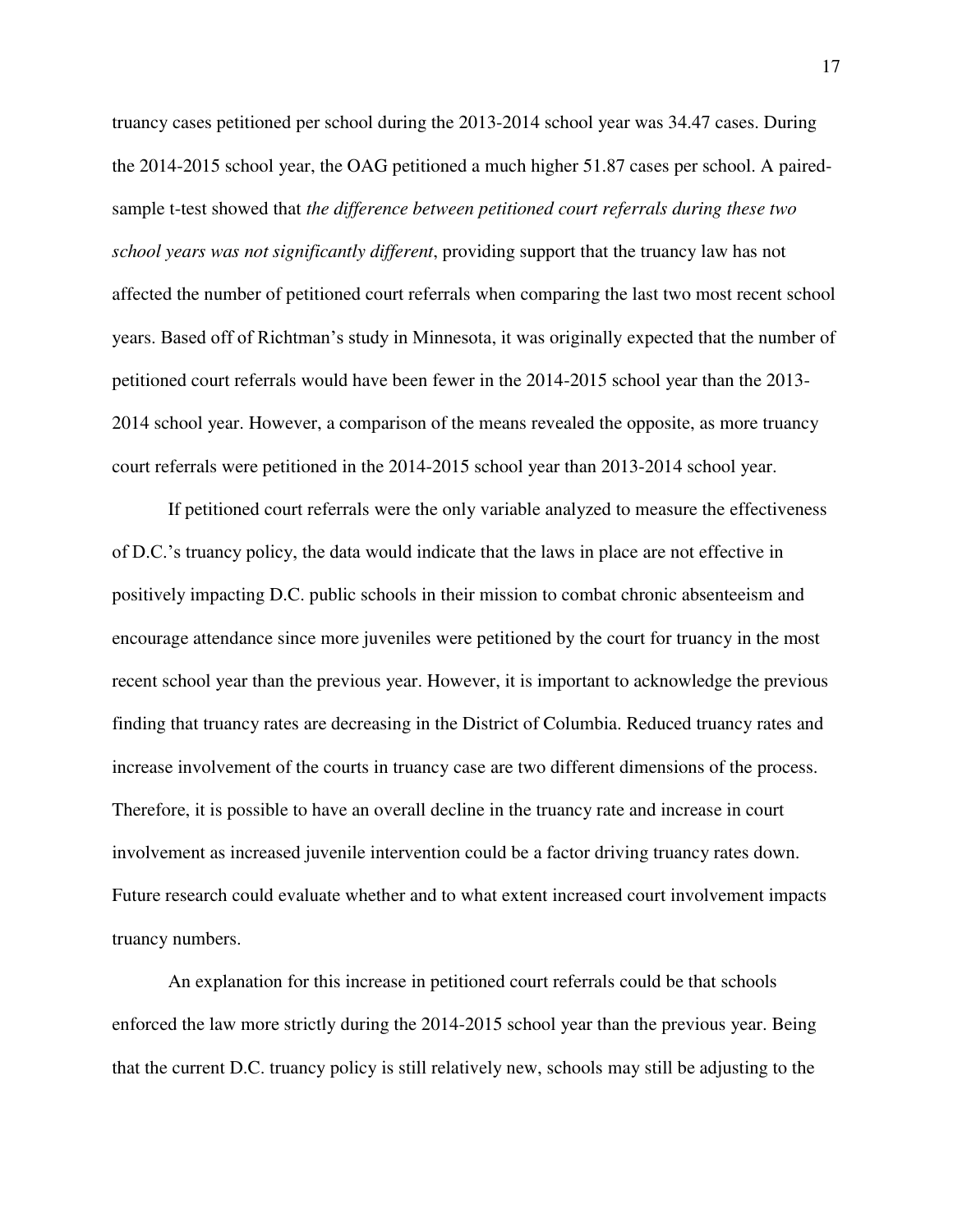changes made with the implementation of the 2013 law. Decreasing the number of unexcused absences that correspond to a court referral from 25 to 15 may have resulted in an increased number of students eligible to be referred to court. While adjusting to truancy policy changes, schools may have gradually implemented the staff and resources necessary to enforce the law. This gradual adjustment could explain why the number of court referrals were higher during the 2014-2015 school year than the previous year as the schools could have had the resources in place to more strictly enforce the law than they did during the 2013-2014 school year.

Another possible explanation may be that the Office of the Attorney General of the District of Columbia was more equipped to handle a greater workload of truancy cases during the 2014-2015 school year than the 2013-2014 school year. At the end of 2015, the OAG created a new section within the Public Safety Division, separate from the Juvenile Section, named the Juvenile Special Courts Unit. The Juvenile Special Courts Unit was designed to specifically to deal with Persons in Need of Supervision (PINS) cases. PINS offenders are truants and runaways. The creation of the Juvenile Special Courts Unit displays how more staff was needed to strictly work on these cases as an influx of truancy referrals flooded the office as the result of the decrease in the truancy law regarding the number of unexcused absences mandatory to refer a truant to court. During the 2013-2014 school year, the OAG might not have had the resources and staff in place to pursue every truancy referral they should have. After a year of experience, the OAG may have been better equipped to petition more referrals than the previous year, explaining why the number of petitioned referrals increased.

 Juveniles who encounter the courts are at greater risk to have future run-ins with the law. As the result, it could be in the best interest for the D.C. government, schools, and community to act to decrease the number of students being referred to court for truancy. One possible solution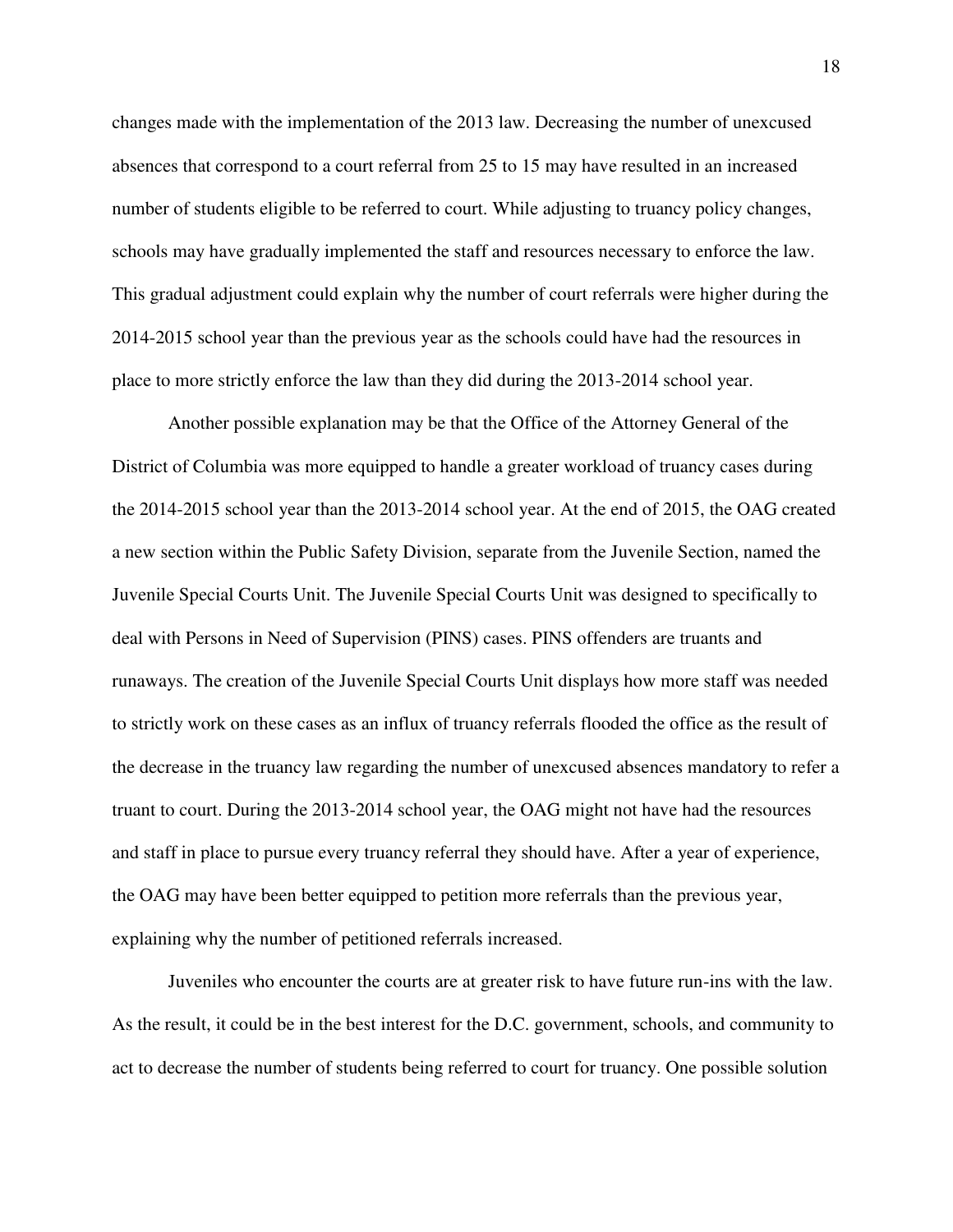is to organize and execute a city-wide campaign to encourage school attendance and make students aware of the court referral consequence. A community-wide awareness of the consequences of missing school might deter students from skipping school in the future.

 Another solution is to alter the truancy policy by eliminating the 80/20 rule and increasing the number of unexcused absences required for a mandatory court referral. The 80/20 rule requires that students must be present for 80 percent of the school day, otherwise they will be considered absent. In addition, a student who arrives to class more than ten minutes late is considered absent for the entire period. As the result, the 80/20 rule often confuses chronic tardiness with chronic absenteeism. By altering the 80/20 rule, there will be fewer students considered absent for being tardy, which would decrease the amount of truant students and most likely decrease the number of court referrals. Currently, the D.C. Council is reviewing the School Attendance Clarification Amendment Act of 2015, introduced by D.C. Councilmember David Grosso (I-At-Large, chairperson of the Committee on Education, which would only consider students who miss the "full school day" absent, eliminating the 80/20 rule. Separately, the number of unexcused absences associated with a court referral can be raised from 15 to 20. This would allow schools more time to intervene and encourage students to be present in school, which would hopefully decrease the number of court referrals the school will have to make.

The data also suggests the conclusion that D.C. public high schools have not been enforcing the truancy laws as they are required to do so. Title 5, Chapter 21, of D.C. Municipal Regulations requires that every student who accrues five unexcused absences attend a SST meeting. In this sample, the average number of students with at least five unexcused absences during the 2014-2015 school year was 234.4 students. The average number of students who attended an SST meeting during the 2014-2015 school year was 358.27. A paired-sample t-test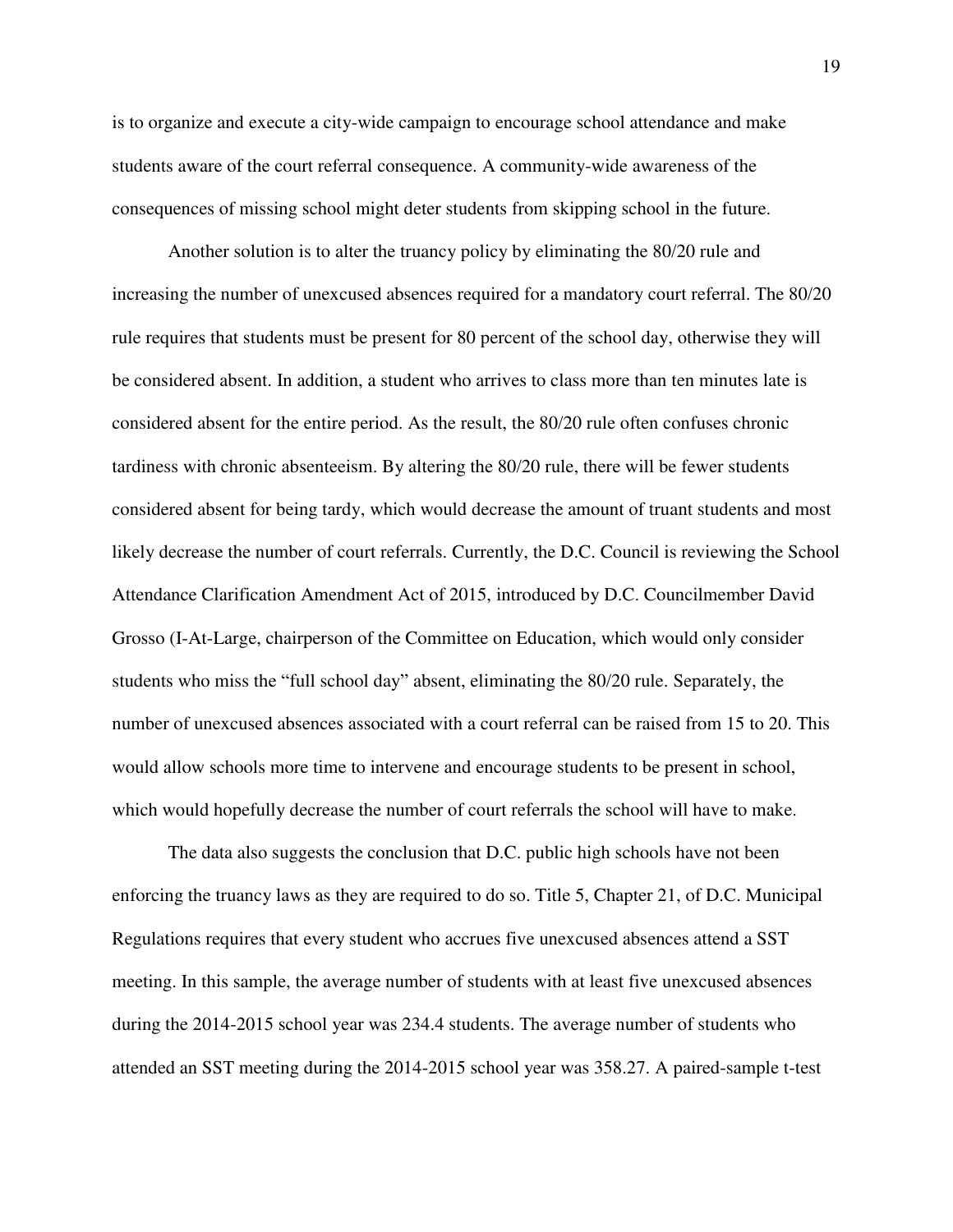reveals that *the difference between the two variables is significant*, indicating that schools are not accurately enforcing the law.

 A reason for this discrepancy may be that the students with five unexcused absences who did not attend SST meetings were 18-years-old or older. Truancy is an offense specific to only juveniles. 18-year-olds are no longer considered juveniles, and therefore are no longer legally required to attend school nor would be eligible to be petitioned by the court. As the result, schools may not be holding SST meetings for these students because they are not legally required to and can allocate their resources elsewhere.

Another possible explanation is that students who were supposed to attend an SST meeting were actively choosing to not attend these meetings. If this is the case, schools need to make students more aware of the consequences of truant behavior and have penalties in place for students who forgo these meetings. However, this explanation is likely to explain only a few of the neglected SST meetings. It is more likely that schools are ill equipped to conduct the number of meetings that they are supposed to. With a school like Anacostia High School where 447 SST meetings should have been conducted during the 2014-2015 school year, the school may not have the staff, time, and resources to host all of the require meetings, which is why only 166 meetings occurred.

A possible solution to this issue is that the D.C. government allocates more funds to D.C. public schools to direct towards attendance efforts. The hiring of an additional attendance counselor at each school could potentially increase the firmness in school's enforcement of the law. Another solution could be to hold schools accountable for not strictly enforcing the truancy policy and implement a series of punishments if schools are not conducting each mandatory intervention step for each student who requires one. Although truancy rates have decreased since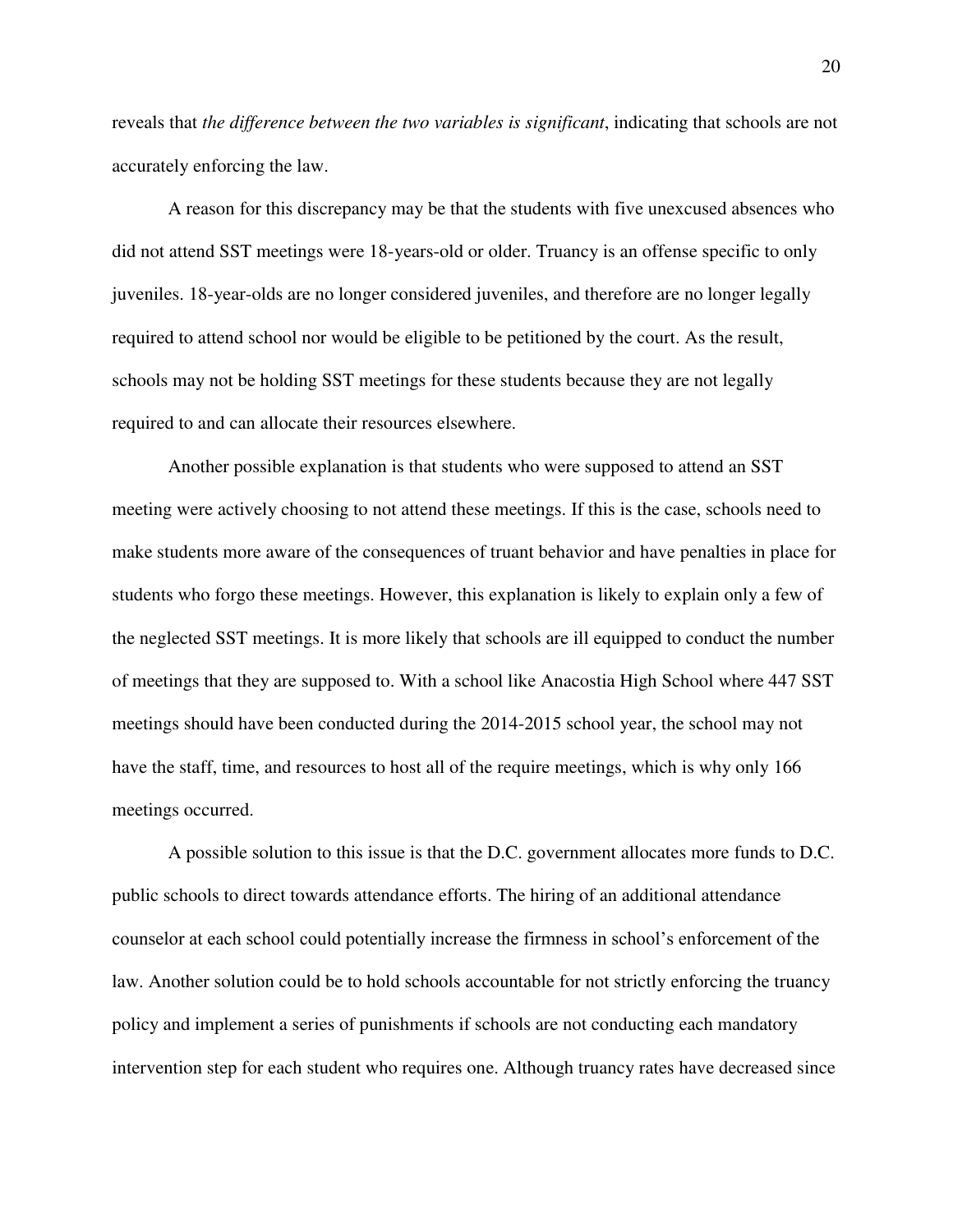the passage of the law, these numbers could be significantly less if schools were truly abiding by the law. Graduation rates could also improve further if schools conducted every intervention step the law requires them to as the result of the relationship between truancy and dropout rates. Leniency in enforcement of the law is counterintuitive to the mission of the District of Columbia to improve school attendance.

#### **CONCLUSION**

Analysis of the data allows us to make a number of conclusions on the effectiveness of Washington DC's truancy policy. The data indicates that, since the implementation of the Attendance Accountability Amendment Act of 2013, the average graduation and truancy rates in D.C. grade 9-12 public high schools improved. This is indicative that Washington D.C.'s truancy policy has been effective in improving attendance across D.C. public high schools. Future research can explore the strength of this relationship, evaluating the extent to which the Attendance Accountability Act of 2013 impacted graduation rates in comparison to other variables such as academic performance, teachers, or state mandated education requirements. In addition, future research can focus on a regression analysis to measure the extent of which the 2013 truancy policy impacted truancy rates in comparison to other variables such as academic achievements or the demographic of students.

Conversely, the data shows that the number of court referrals petitioned by the Office of the Attorney General have significantly increased between the 2013-2014 school year and the 2014-2015 school year, revealing that more juveniles have been referred to court in the past school year than previously. If the truancy policy was only to be evaluated for effectiveness in terms of the number of court referrals, the law would be concluded to be ineffective.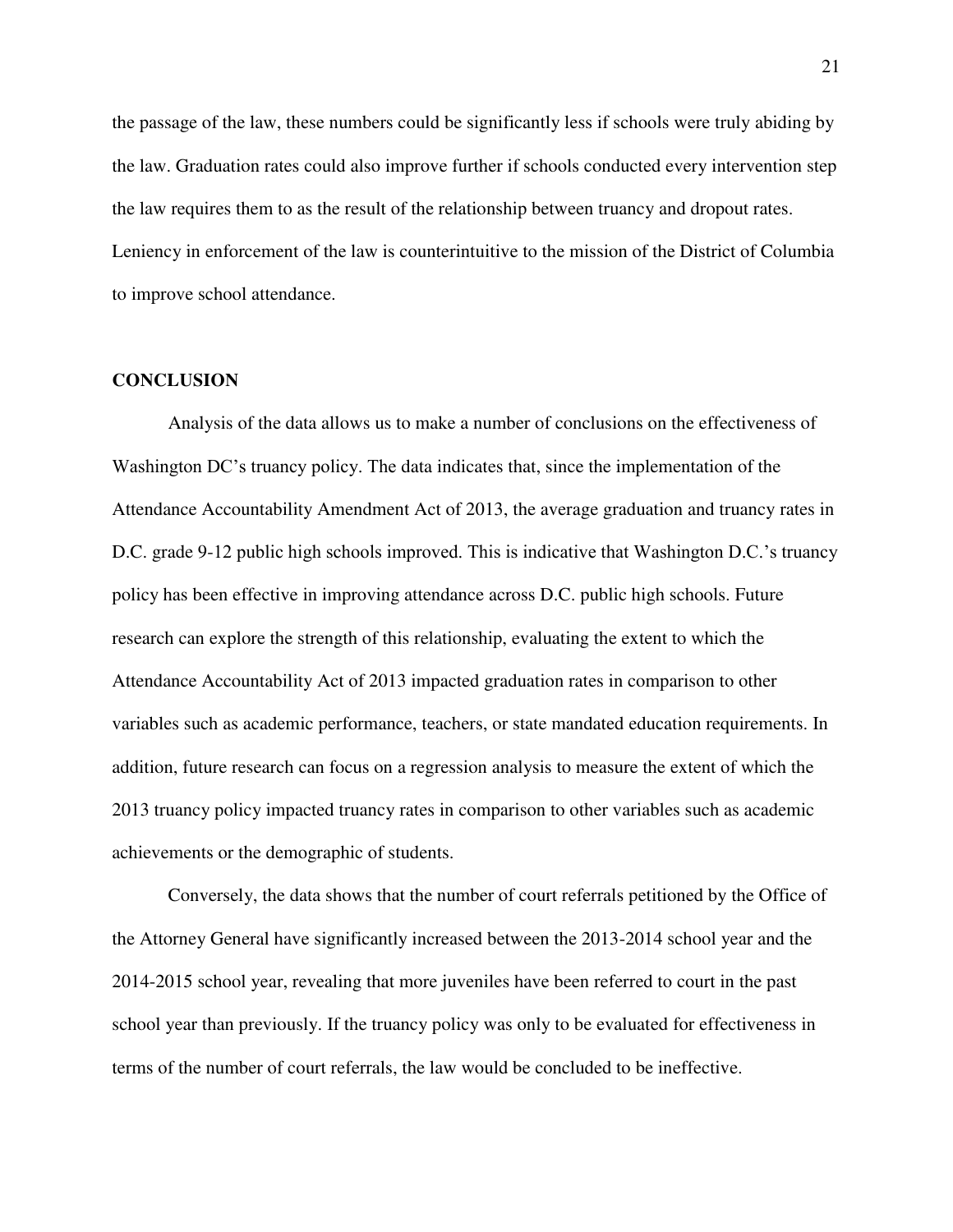The opposing conclusions of effectiveness could be an interesting topic for further research. With a knowingly firm threat of a court referral on the line, more D.C. students might be incentivized to regularly attending school to avoid such consequence, therefore increasing graduation rates and decreasing truancy rates. Attendance is known to be positively and negatively correlated with graduation rates and truancy rates respectively. A future researcher could explore this theory by evaluating the relationship between truancy court referrals and graduation rates and truancy rates. In addition, future research can assess whether students feel more incentivized to attend school as the result of the court referral consequence of truancy.

 The other major conclusion that the analysis of the data found is that schools have not been strictly enforcing the Title 5, Chapter 21, of D.C. Municipal Regulations. Despite the law's requirement for schools to conduct a SST meeting for every student with five unexcused absences, the data indicates that the number of students who attended an SST meeting during the 2014-2015 school year was significantly less than the number of students who accrued at least five unexcused absences. For example, at Anacostia High School, 447 students had five or more absences, but only 166 of these students attended an SST meeting. In other words, Anacostia High School only held 37% of the SST meetings they were required to do so. Similarly, Ballou High School only conducted 386 SST meetings, 60%, for 647 eligible students. This finding reveals that D.C. public high schools are not fully abiding by and enforcing the law.

This conclusion can inspire future research into this matter. One research topic could be an evaluation of the relationship between schools' resources directed towards attendance efforts and the percentage of the mandated SST meetings that are actually being held. A possible hypothesis is that schools who direct more resources towards attendance efforts are more likely to have conducted a greater percentage of required SST meetings than other schools.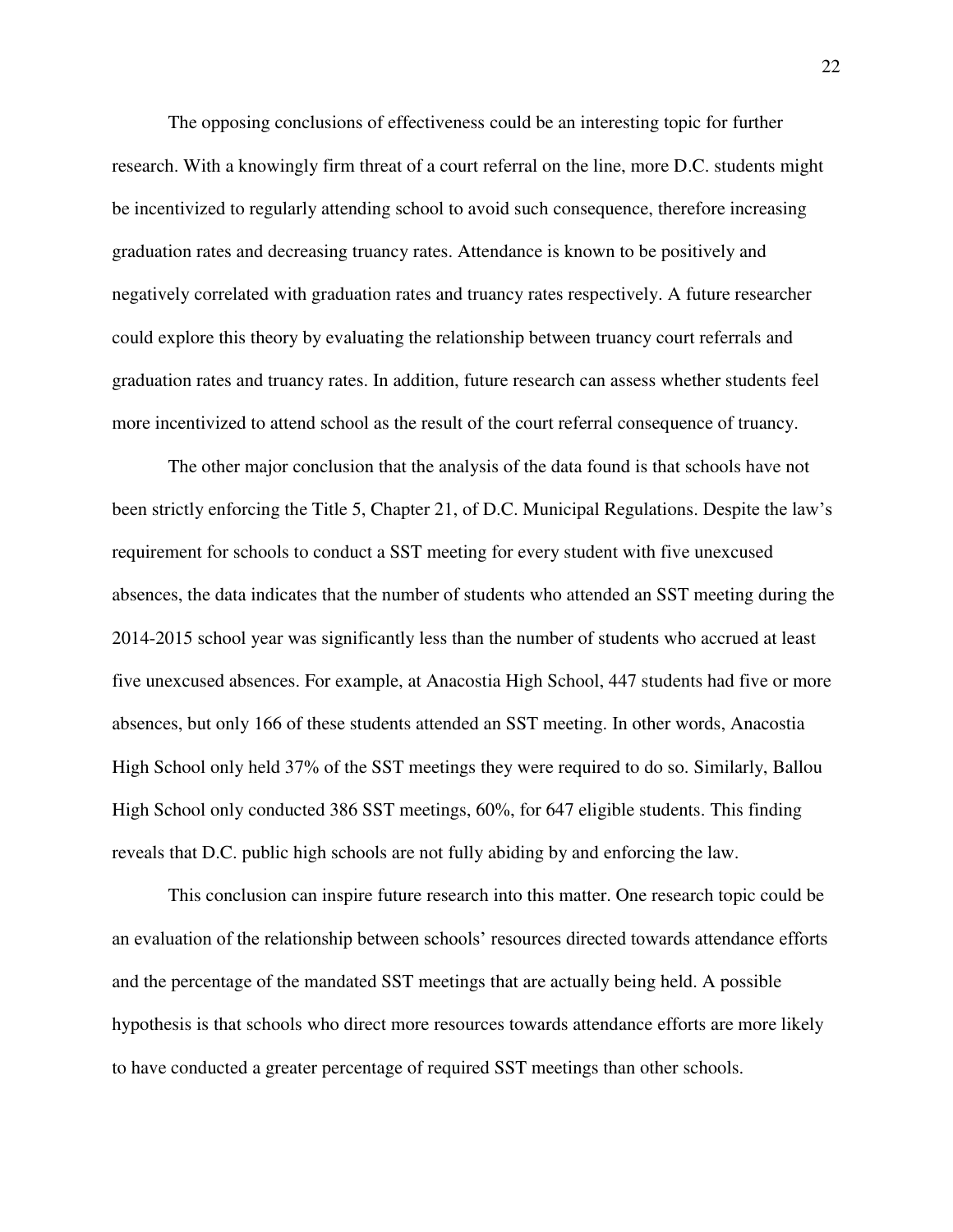From briefly looking at the data from individual schools, it seems as though schools where truancy, court referrals, and lower graduation rates are the most prevalent are in lower income high-crime neighborhoods. Future research can further analyze the relationship between neighborhoods and truancy, graduation rates, and petitioned court referrals. This is an important topic to be explored because if it is the case that neighborhood is associated with a student's likeliness to be truant, not graduate on time, or be petitioned by the court for truancy, an intervention would need to happen so this situation would not be accepted as status quo. Instead, more attention and funding should be directed to schools in these communities to help break the cycle as education is a mitigating factor in breaking the cycle of poverty and reducing the risk of criminal activity.

 Overall, the Attendance Accountability Amendment Act of 2013 has made progress in District of Columbia grade 9-12 public high schools as demonstrated by growing graduation rates and decreasing truancy rates. However, an increase in court referrals sets the achievements of the 2013 act back a step. The District of Columbia should continue to stick with the general structure of their current truancy policy as the result of the positive changes in graduation and truancy rates, but also should be open to making some adjustments that could be helpful in decreasing the number of juveniles referred to court for truancy. In addition, schools need to enforce the truancy law more strictly in order to intervene and help students overcome barriers to attendance. Lenient enforcement of the community's truancy policy is an area that needs to be addressed if the District of Columbia is seriously dedicated to their students' attendance and the well-being of the community.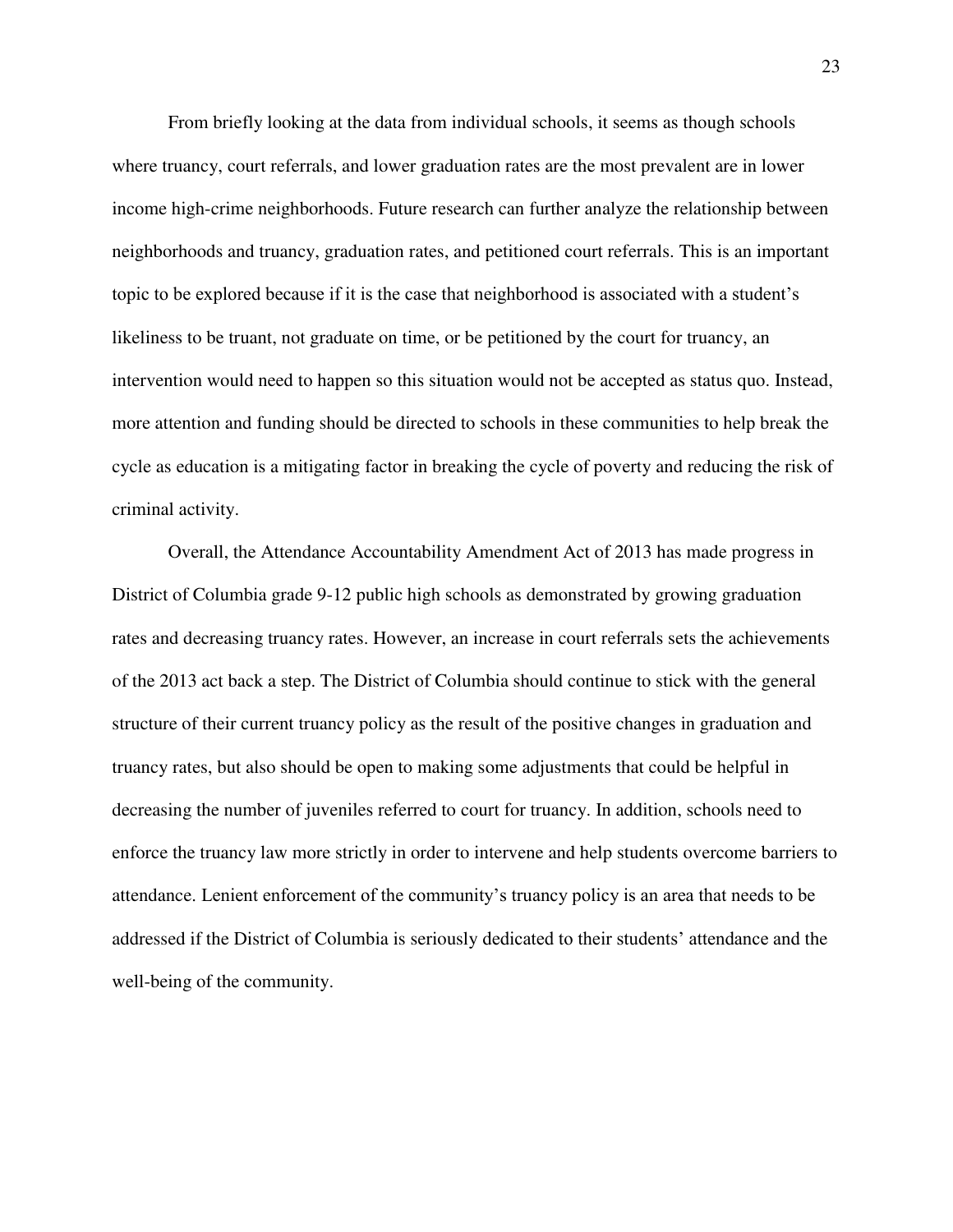# **Appendix A:**

|                                                                                                                                         | <b>Referrals</b><br>13-14 | <b>Referrals</b><br>14-15 | Grad.<br>Rate<br>$11 - 12$ | Grad.<br>Rate<br>14-15 | <b>Truancy</b><br>Rate<br>$11 - 12$ | <b>Truancy</b><br>Rate<br>14-15 | <b>SST</b><br><b>Meetings</b> | $5+$<br>absences |
|-----------------------------------------------------------------------------------------------------------------------------------------|---------------------------|---------------------------|----------------------------|------------------------|-------------------------------------|---------------------------------|-------------------------------|------------------|
| Anacostia                                                                                                                               | n<10                      | 23                        | 42                         | 46.4                   | 78                                  | 74                              | 166                           | 447              |
| <b>Ballou</b>                                                                                                                           | 90                        | 196                       | 28                         | 51.5                   | 88                                  | 81                              | 386                           | 647              |
| <b>Banneker</b>                                                                                                                         | $\overline{0}$            | n<10                      | 11                         | 2.8                    | 6                                   | 8                               | 98                            | 104              |
| Coolidge                                                                                                                                | 37                        | 54                        | 60                         | 57.7                   | 80                                  | 41                              | 203                           | 221              |
| <b>Dunbar</b>                                                                                                                           | 20                        | 34                        | 60                         | 65.6                   | 87                                  | 85                              | 342                           | 529              |
| <b>Eastern</b>                                                                                                                          | 109                       | 43                        |                            | 70.8                   | 48                                  | 63                              | 501                           | 662              |
| <b>Ellington</b>                                                                                                                        | $\overline{0}$            | $\overline{0}$            | 92                         | 87.1                   | 39                                  | 32                              | 155                           | 265              |
| H.D.                                                                                                                                    |                           |                           |                            |                        |                                     |                                 |                               |                  |
| Woodson                                                                                                                                 | 28                        | 48                        | 57                         | 71                     | 88                                  | 72                              | 195                           | 455              |
| Luke C.                                                                                                                                 |                           |                           |                            |                        |                                     |                                 |                               |                  |
| <b>Moore</b>                                                                                                                            | 13                        | n<10                      | 24                         | 39.9                   | 34                                  | 5                               | n<10                          | n<10             |
| <b>McKinley</b>                                                                                                                         | $\overline{0}$            | $\overline{0}$            | 94                         | 96.5                   | 76                                  | 8                               | 182                           | 254              |
| <b>Phelps</b>                                                                                                                           | $\overline{0}$            | n<10                      |                            | 88.4                   | 44                                  | 53                              | 92                            | 248              |
| <b>Roosevelt</b>                                                                                                                        | 43                        | 50                        | 46                         | 62.1                   | 71                                  | 28                              | 86                            | 194              |
| <b>SWW</b>                                                                                                                              | $\overline{0}$            | 22                        | 93                         | 95.3                   | 52                                  | 27                              | 163                           | 323              |
| Washington                                                                                                                              |                           |                           |                            |                        |                                     |                                 |                               |                  |
| Met.                                                                                                                                    | 84                        | 111                       |                            | 37.6                   | 69                                  | 70                              | 118                           | 127              |
| <b>Wilson</b>                                                                                                                           | 88                        | 182                       | 74                         | 77.6                   | 61                                  | 31                              | 824                           | 893              |
| * In order to include schools with "n<10" data, n<10 will be equal to 5.<br>** The bolded numbers were not included in the calculations |                           |                           |                            |                        |                                     |                                 |                               |                  |